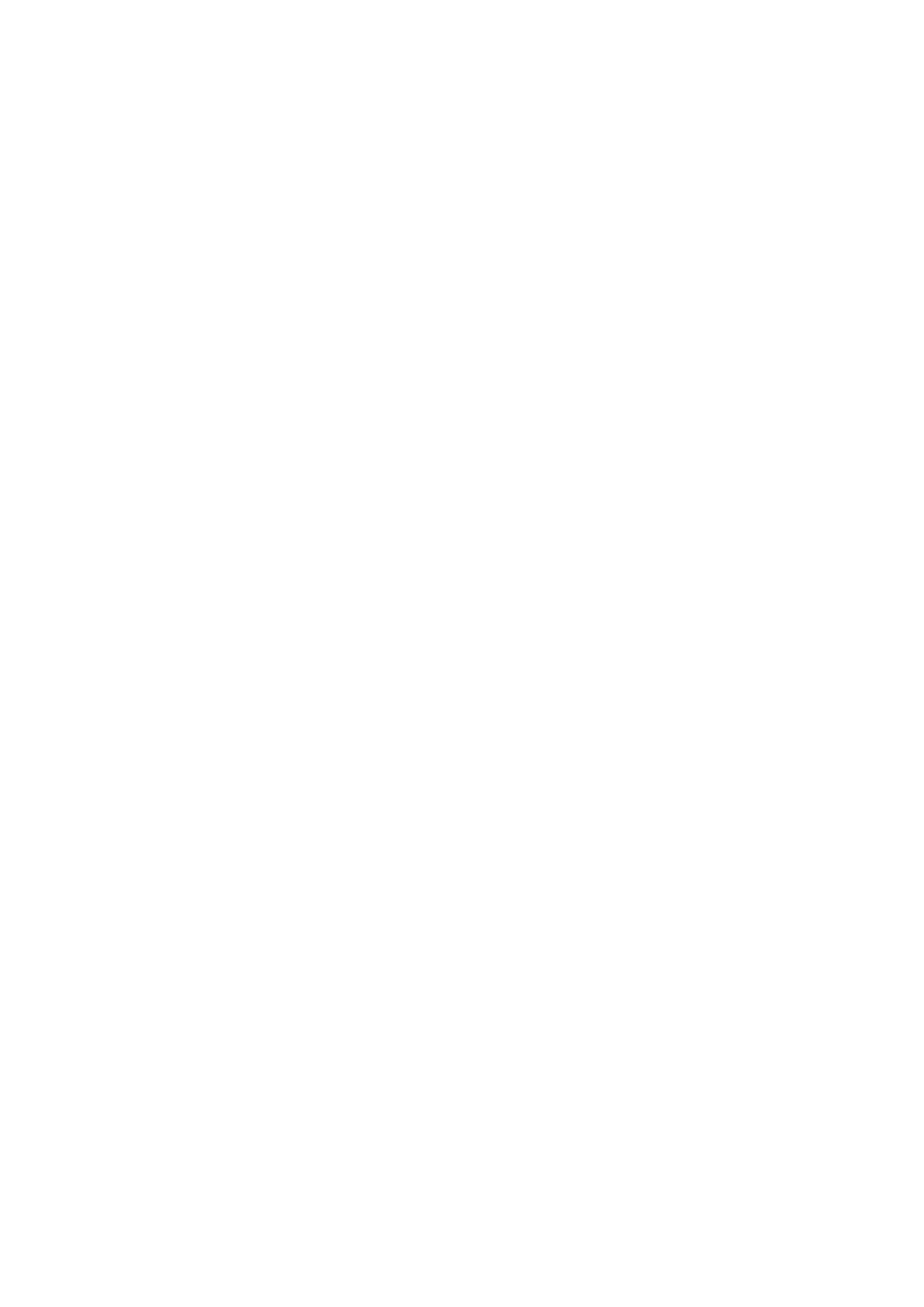

# **Contents**

| About the Authors                                                   |    |  |  |  |
|---------------------------------------------------------------------|----|--|--|--|
| Acknowledgements                                                    |    |  |  |  |
| Executive Summary                                                   | 7  |  |  |  |
| 1. Introduction                                                     | 9  |  |  |  |
| 2. Business Models and the Pursuit of<br><b>International Scale</b> | 14 |  |  |  |
| 3. Distribution Strategies and the Embrace<br>of Platforms          | 16 |  |  |  |
| 4. Global Expansion and Brand Licensing                             | 18 |  |  |  |
| 5. Editorial Strategy and Brand Identity<br>across Countries        | 21 |  |  |  |
| 6. The Challenges of Working Globally                               | 24 |  |  |  |
| 6. Conclusions                                                      | 27 |  |  |  |
| List of Interviewees                                                | 29 |  |  |  |
| References<br>30                                                    |    |  |  |  |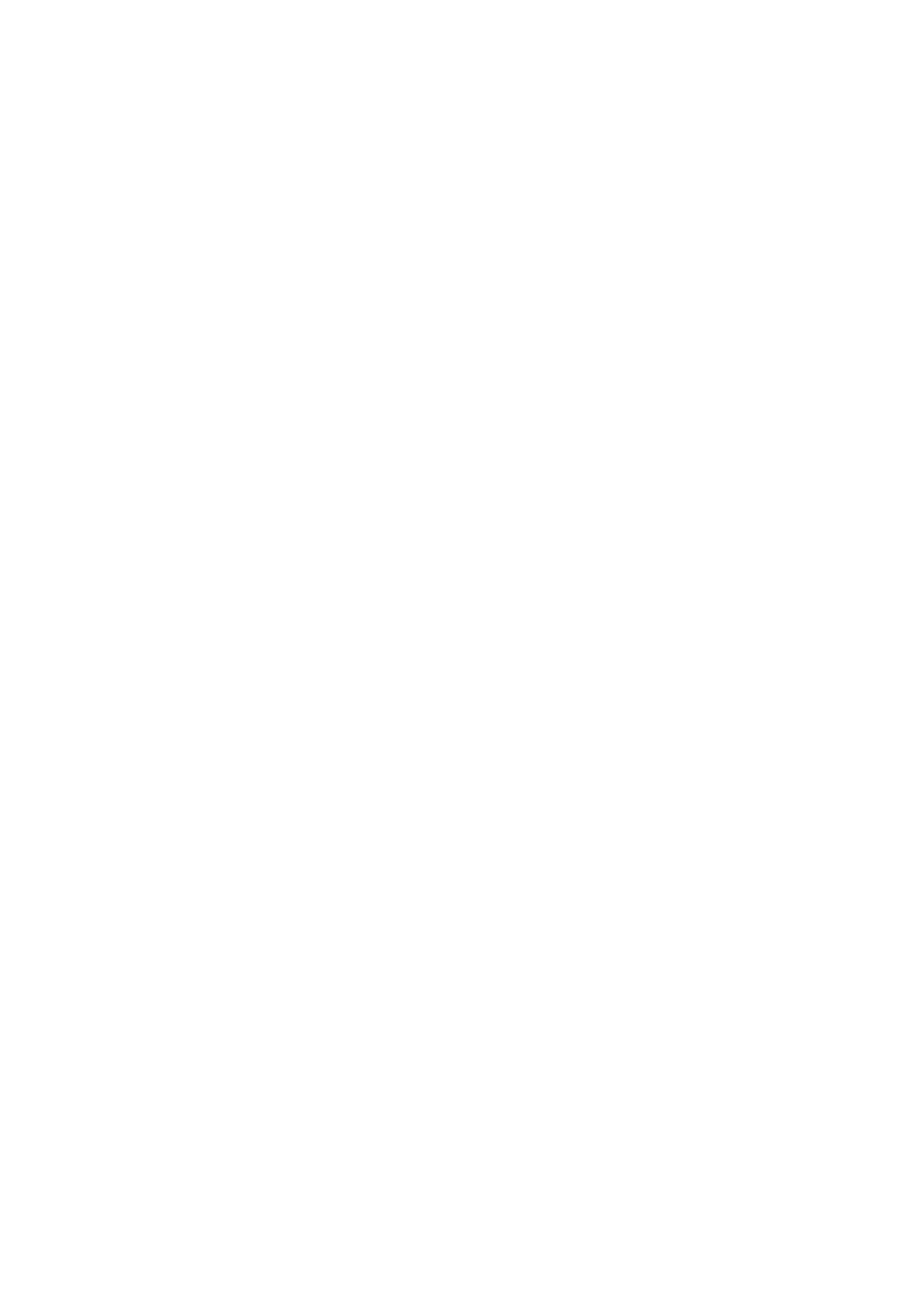### About the Authors

**Tom Nicholls** is a Research Fellow at the Reuters Institute for the Study of Journalism at the University of Oxford. Main research interests include the dynamics of digital news and developing new methodological approaches to studying online activities using digital trace data. Most recently he has been using large-scale quantitative methods to analyse the structure, scope, and interconnectedness of government activity online, the effectiveness of electronic public service delivery, and the Internet's implications for public management. He has published in various journals including *Social Science Computer Review* and the *Journal of Information Policy.*

**Nabeelah Shabbir** is a freelance journalist, formerly of the *Guardian*, who specialises in pan-European journalism, global environmental coverage, and digital storytelling.

**Rasmus Kleis Nielsen** is Director of Research at the Reuters Institute for the Study of Journalism, Professor of Political Communication at the University of Oxford, and serves as editor-in-chief of the *International Journal of Press/Politics*. His work focuses on changes in the news media, on political communication, and the role of digital technologies in both. Recent books include *The Changing Business of Journalism and its Implications for Democracy* (2010, edited with David Levy), *Ground Wars: Personalized Communication in Political Campaigns* (2012), and *Political Journalism in Transition: Western Europe in a Comparative Perspective* (2014, edited with Raymond Kuhn).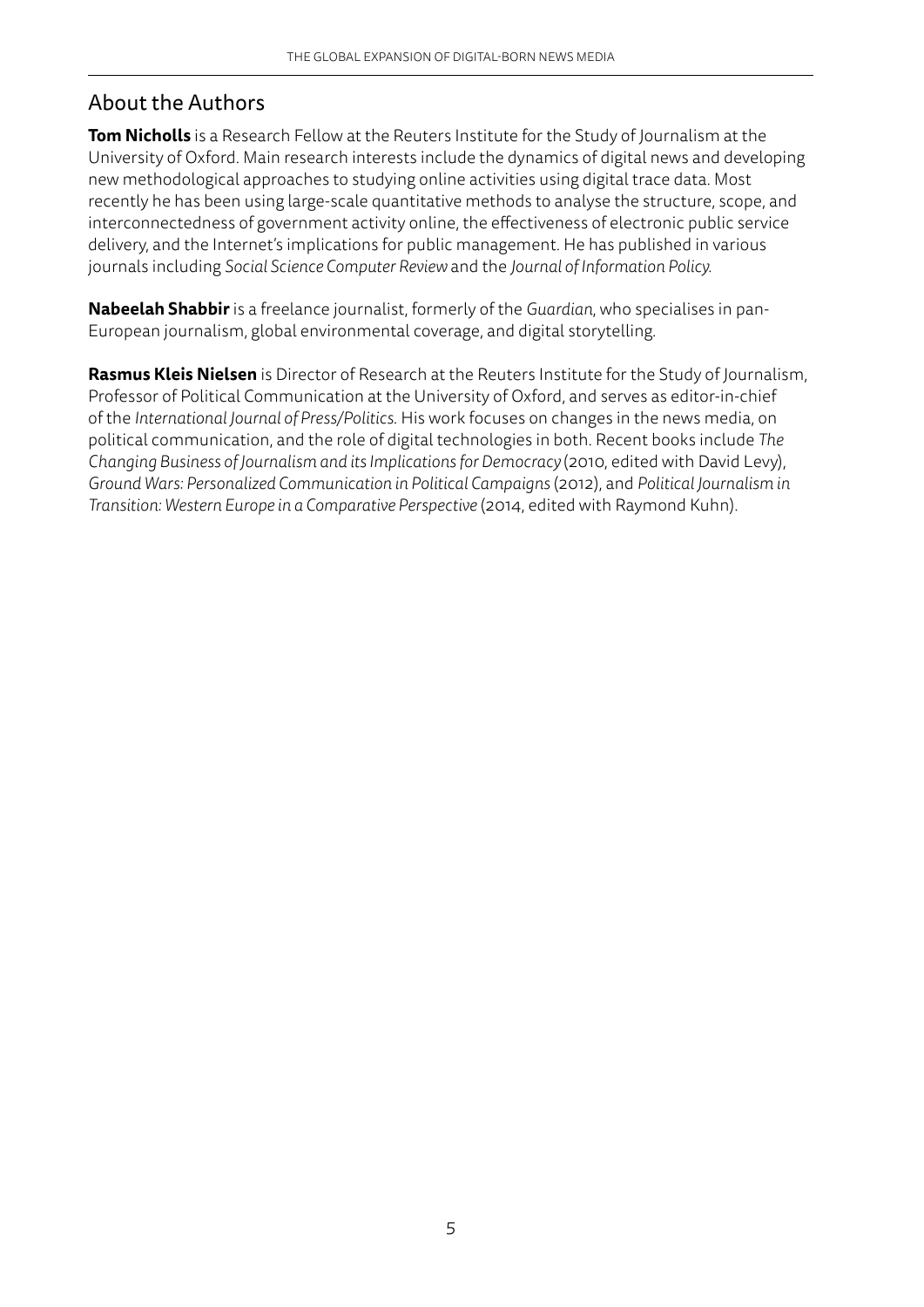### Acknowledgements

We would like to thank first and foremost our interviewees for taking the time to meet and share their insights into how their operations work as digital-born media. Their willingness to talk frankly about both challenges and opportunities for international expansion has made this report possible. Some quotes do not carry names or organisations, generally at the request of those interviewed.

We are particularly grateful for the input and support of our colleagues at the Reuters Institute for the Study of Journalism, both for their practical support in undertaking the research and also for comments on an early draft of this report.

Published by the Reuters Institute for the Study of Journalism with the support of Google and the Digital News Initiative.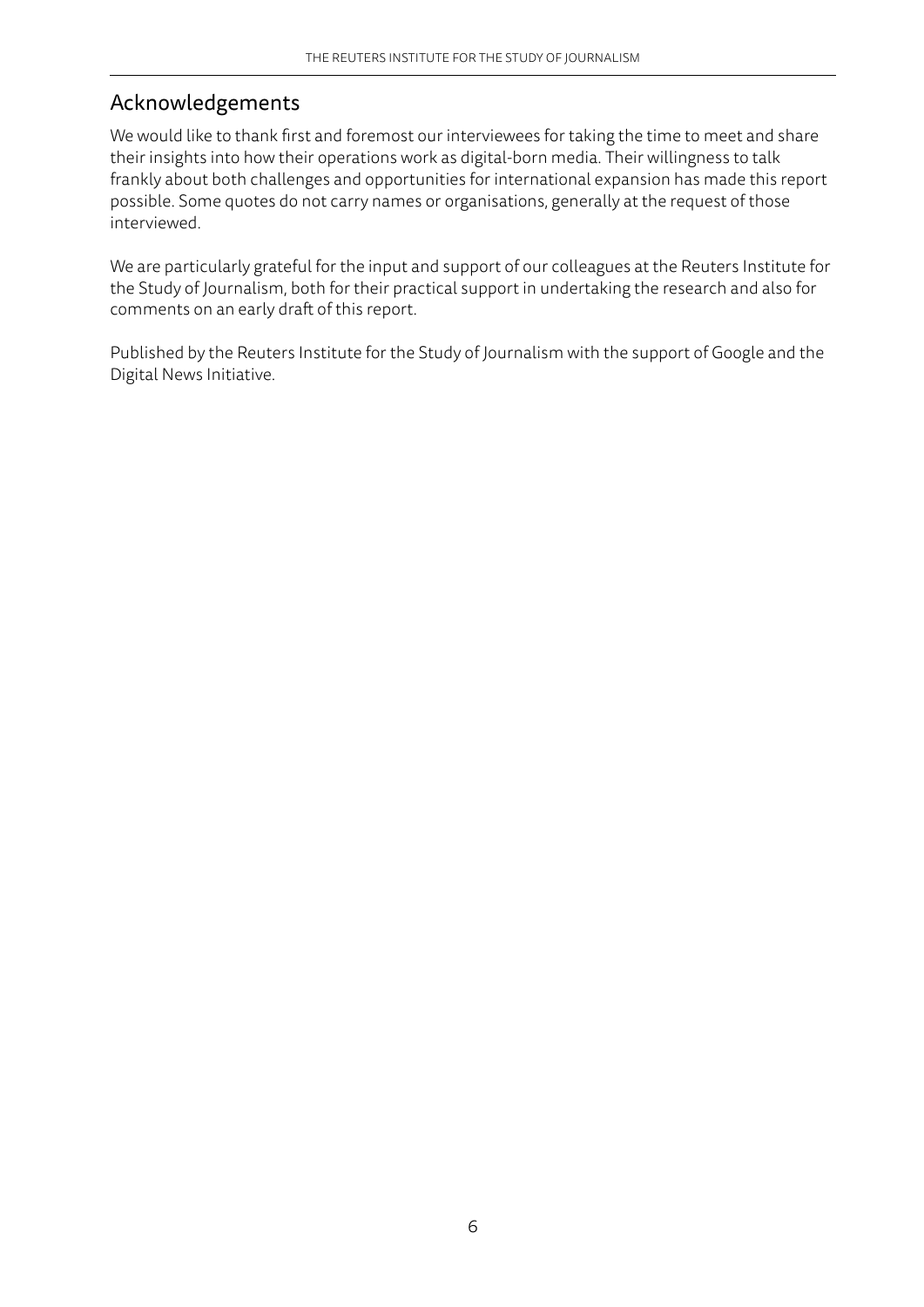## Executive Summary

In this report, we analyse a sample of seven internationally oriented digital-born news media on the basis of interviews with senior editors and executives. We examine the basic business, distribution, and editorial strategies of long-established players like HuffPost and Mashable, newer entrants like Quartz, and recently launched European enterprises like De Correspondent (from the Netherlands) and Brut (from France). We show how these media, often on the basis of venture capital funding or other deep-pocket backers, have pursued an expansive global strategy oriented towards securing audience growth first, expecting to generate profits later from advertising. All pursue an expansionist strategy that at its most basic is what we call a 'US-plus' model, targeting the largest media market amongst high-income democracies, the United States, plus one or more additional markets (ranging from two or three at its most focused to more than a dozen in a few cases), generally concentrating on high-income democracies where Internet use is widespread and digital media capture a large share of overall advertising.

Our three main findings are as follows.

First, several of the internationally oriented digital born news media have used a combination of on-site and off-site distribution, often involving aggressive search engine optimisation and social media promotion coupled with content that is free at the point of consumption, to build large audiences across multiple countries, generally on the basis of a much leaner organisation than most legacy media.

Second, the business model of most internationally oriented digital-born news media is based on digital display advertising, an increasingly challenging market due to the move to mobile, the rise of programmatic, competition from large platform companies, and the spread of ad-blockers. Unlike in domestic digital-born news media and among newspapers, pay or member models are rare and most continue to pursue advertising revenues (including increasingly through sponsored content and video). So far, most internationally oriented digital-born news media remain in investment and growth mode, and have not been consistently profitable. In some cases, investors and owners seems to be losing patience and are pushing for cost cutting as a way of turning a profit.

Third, while expansion across multiple markets has enabled internationally oriented digital-born news media to expand their audience, this expansion also comes with challenges, and involves dealing with the tension between globalising and localising pressures, decisions about whether to partner or go alone, maintaining consistency in branding and tone across multiple editions and languages catering to sometimes very different markets, and the challenges of coordinating global newsrooms – challenges to which several of our case organisations are in turn developing technological responses.

In pursuit of their global expansion, internationally oriented digital-born news media have to handle tensions between centralising and decentralising tendencies, and make choices about whether they expand on the basis of a relatively uniform voice or pursue a multi-local strategy with more autonomous and adapted national editions. This involves decisions about content and editorial priorities, but also about investments in audience engagement, building relationships, and managing communities. It also involves investing in technology and technological expertise, both to pursue platform reach (while managing platform risk) and to develop in-house tools, including tools for automated discovery (like Mashable's tool 'Velocity' for story detection), automated curation (such as Blendle's AI system for article selection), and automated translation (e.g. Vice's integration of Google Translate into their Content Management System).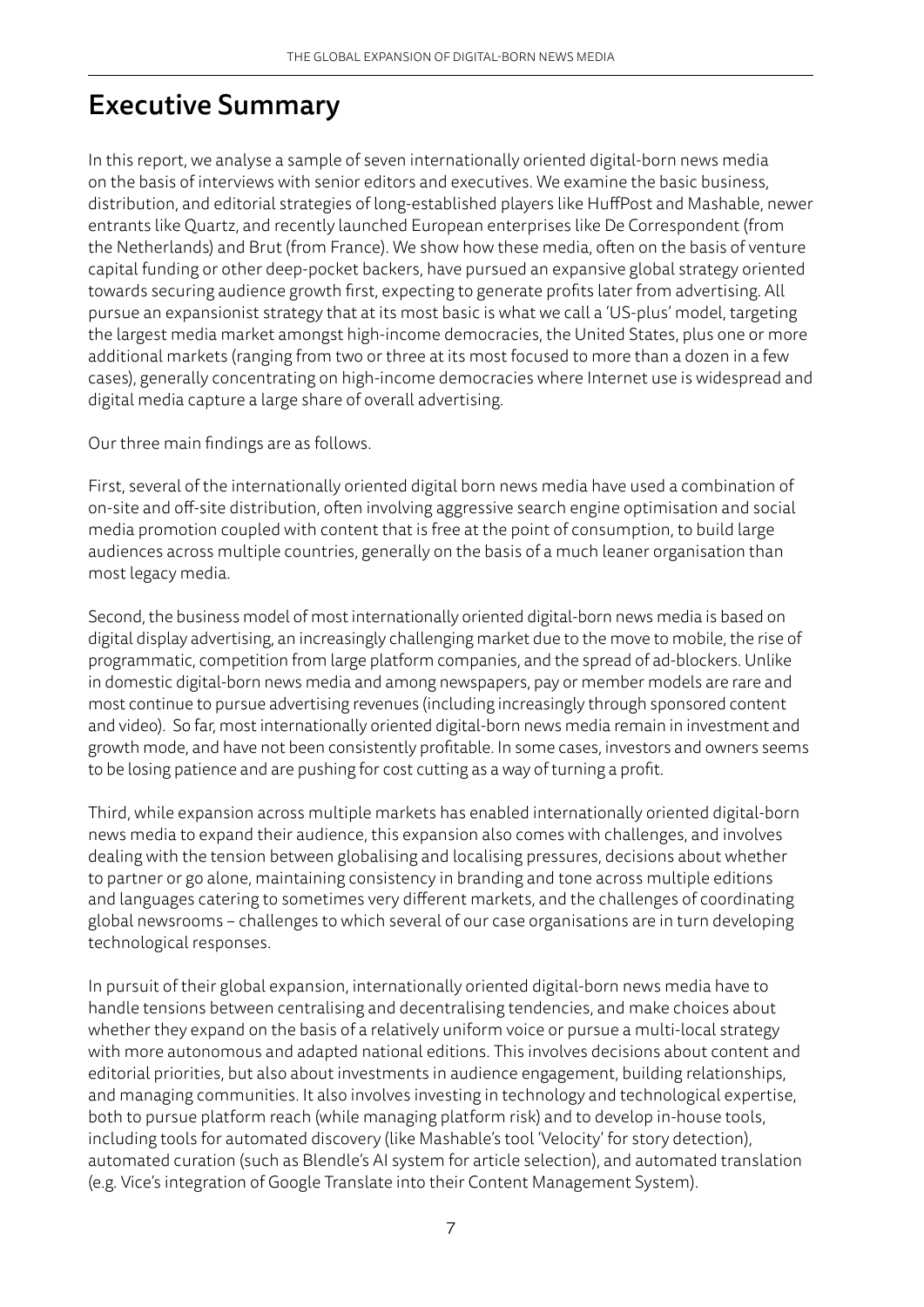Despite their often wide reach, all our cases see themselves as niche publishers, whether upmarket or popular, no one sees themselves as comprehensive or for all audiences. In terms of content, they compete with both legacy incumbents and domestic digital-born news media. The challenges they face are fundamentally similar – how to develop editorial, distribution, and funding strategies that enable a sustainable, perhaps even profitable, production of quality news in an increasingly digital, mobile, and platform-dominated media environment.

In this sense, it is clear that they are not so much disrupting legacy news media and other domestic players as they are facing many of the same challenges and opportunities. The overall digital news situation resembles a digital content bubble where most providers continue to operate at a loss – in the case of legacy media sustained by profits from offline operations and in the case of digital-born organisations sustained by investors with varying degrees of patience. This bubble will eventually burst unless more diverse and sustainable business models are found.

Where most internationally oriented digital-born news media seem most exposed is in their reliance on one main revenue stream in digital advertising and in terms of the platform risk that comes with the dependence on especially Facebook. Where they seem strongest is when they face those challenges with a leaner organisation and a clearer strategic focus plus editorial identity than most legacy media, and make more effective use of technology, both in terms of platforms like search and social and in terms of in-house tools for automating and enabling work.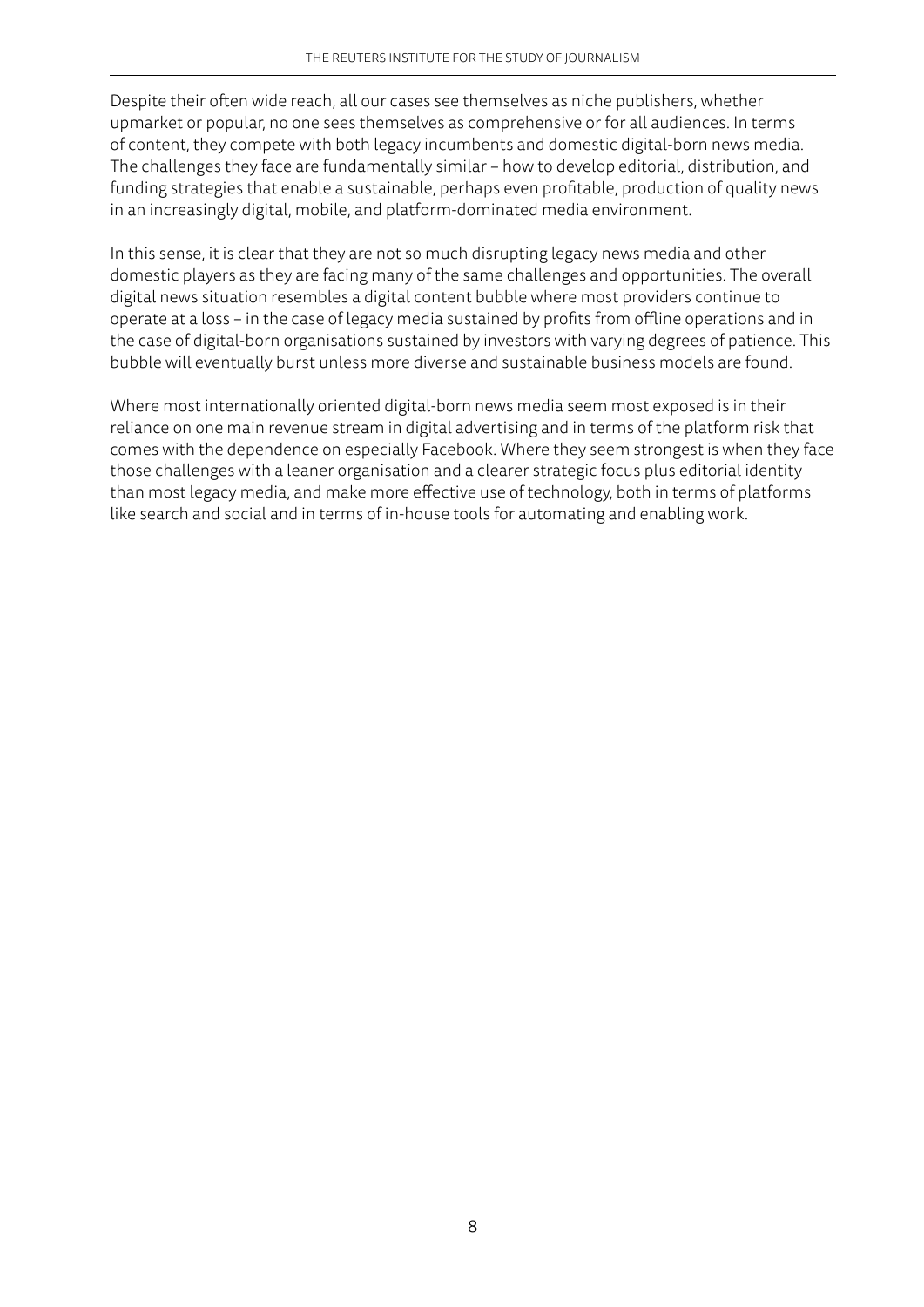## 1. Introduction

Beginning with the Huffington Post (now HuffPost) and others like it, the last decade has seen a number of often US-based digital-born news media expand globally, opening editorial offices in multiple countries, developing targeted websites and social media strategies for a range of different target markets, and often adding new language editions to their original Englishlanguage offerings. HuffPost, for example, opened its Canadian and UK editions in 2011, and in 2012 it launched Le Huffington Post in partnership with *Le Monde* in France. It is now active in 17 countries. BuzzFeed operates 11 editions and Vice has a presence in more than 30 markets.

These internationally oriented digital-born news media are pursuing a different strategy than their domestically oriented counterparts, a strategy generally premised on aggressive expansion, normally fuelled by either venture capital or deep-pocket investors, and based on the expectation that profitability will eventually follow once the audience has grown large enough. There has been significant investment in digital-born media, especially in the United States – one research firm estimates \$15.6 billion in venture capital funding over the past three years (Moses, 2017). Legacy media companies have also invested and acquired significant stakes in several digitalborn news media. Whether owned by larger media conglomerates (as HuffPost is after Verizon acquired AOL and Business Insider is after being acquired by Axel Springer) or operating as independent enterprises (like BuzzFeed and Vice), in terms of their ability to invest in growth, these internationally oriented digital-born news media are as different from their domestically oriented digital-born counterparts as they are from legacy media.

In this report, we analyse the business, distribution, and editorial strategies of a sample of internationally oriented digital born news media including long-established players like HuffPost and Mashable, newer entrants like Quartz, and recently launched European enterprises like De Correspondent (from the Netherlands) and Brut (from France). All pursue an expansionist strategy that at its most basic is what we call a 'US-plus' model, targeting the largest media market amongst high-income democracies, the United States, plus one or more additional markets (ranging from two or three at its most focused to more than a dozen in a few cases), often concentrating on high-income democracies where internet use is widespread and digital media capture a large share of overall advertising. Whether they aim to cater to one specific niche audience or cater to a wider audience, they are pursuing international scale to grow their business and sustain their journalism.

This means that all these digital-born news organisations are far more international and have much wider multinational audiences than the vast majority of legacy news media, even though they are often much smaller in terms of editorial resources and total revenues. Most news media, whether legacy or digital-born, focus on one local, regional, or national market. Not so with the organisations we analyse here. The most expansive, like HuffPost, have more editions across the globe than even the most internationally oriented newspaper companies, well ahead of papers like the *Guardian*, the *New York Times*, or the *Wall Street Journal* (all of whom are larger in terms of editorial resources and revenues). It has a presence in more different countries (17) than all but the biggest international broadcasters like the BBC and CNN.

 The report is based on interviews with senior editors and executives at seven internationally oriented digital-born news media, namely Brut, Business Insider, De Correspondent, HuffPost, Mashable, Quartz, and Vice (a full list of interviewees is given in the Appendix). The sample represents a mix of long-established titles like HuffPost and Mashable and more recent entrants,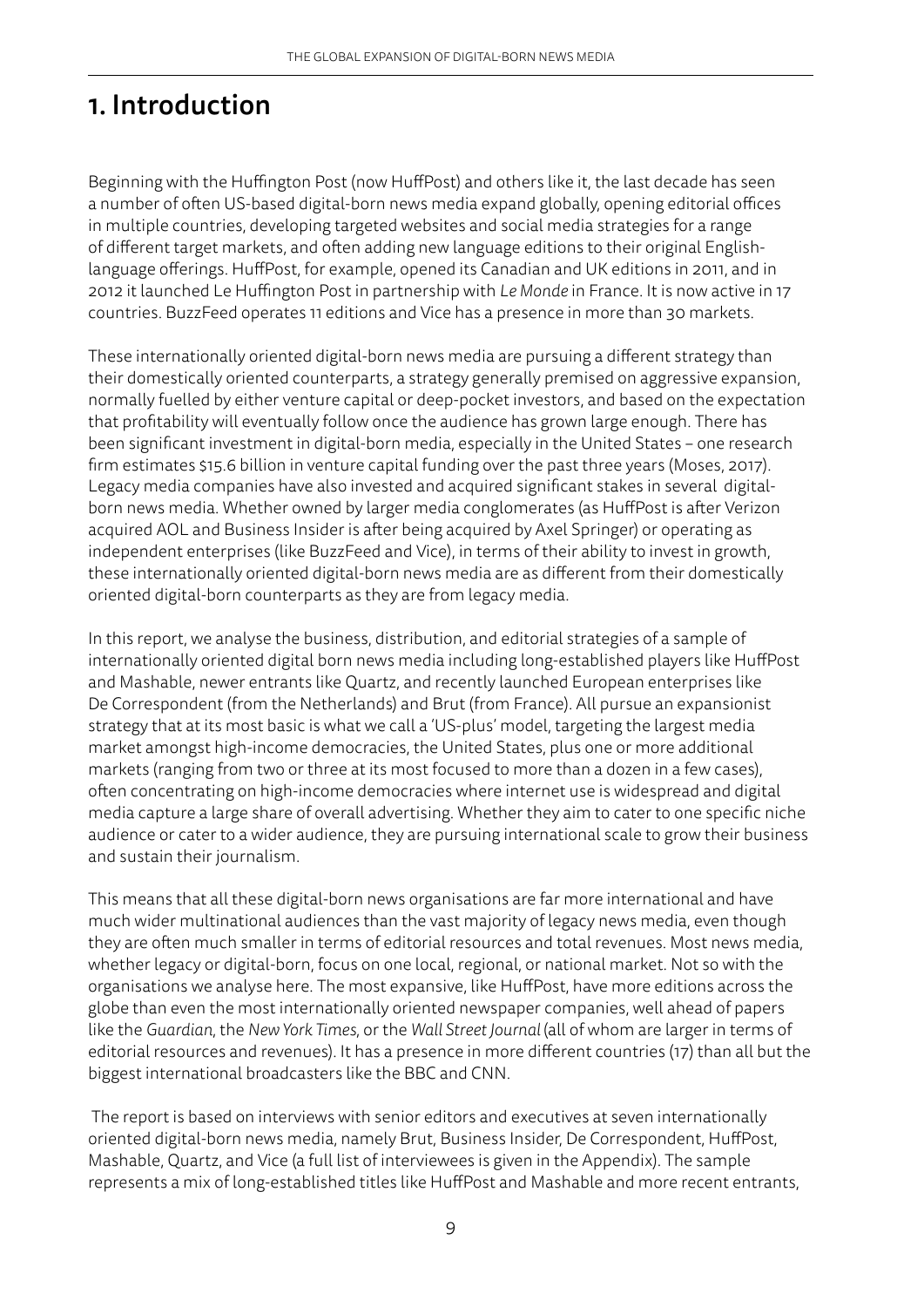and include both organisations focusing on a few target markets and ones with many more national editions. The cases covered are all expanding across multiple markets, and all share a commitment to at least some coverage of news and current affairs (in addition to lifestyle, culture, etc.). One case, Vice, is not strictly speaking a digital-born organisation as it evolved out of a Canadian print magazine, but since relocating its headquarters to the United States, it has invested so heavily in digital media and international expansion that it makes sense to include it here. We approached several other organisations, including BuzzFeed, but not all those approached were willing to talk on the record.

Like domestically oriented digital-born news media from countries across the world, all these cases are editorially led content companies at least as much as they are technology companies, more clearly rooted in a commitment to journalism than other interesting new initiatives in digital news, such as content aggregators focused on developing pay-per-article systems (like Blendle, also interviewed for this report) or driving mobile discovery (like Upday) (Nicholls et al., 2016). Like other digital-born news media studied by others, they are both technology-oriented (digital-born) and journalism-oriented (news media) (see e.g. Tandoc, 2017; Usher, 2017).

We have three main findings.

First, several of the internationally oriented digital born news media have used a combination of on-site and off-site distribution, often involving aggressive search engine optimisation and social media promotion coupled with content that is free at the point of consumption to build large audiences across multiple countries, generally on the basis of a much leaner organisation than most legacy media.

Second, the business model of most internationally oriented digital-born news media is based on digital display advertising, an increasingly challenging market due to the move to mobile, the rise of programmatic, competition from large platform companies, and the spread of ad-blockers. Unlike in domestic digital-born news media and among newspapers, pay or member models are rare and most continue to pursue advertising revenues (including increasingly through sponsored content and video). So far, most internationally oriented digital-born news media remain in investment and growth mode, and have not been consistently profitable. In some cases, investors and owners seems to be losing patience and are pushing for cost cutting as a way of turning a profit.

Third, while expansion across multiple markets has enabled internationally oriented digital-born news media to expand their audience, this expansion also comes with challenges, and involves dealing with the tension between globalising and localising pressures, decisions about whether to partner or go alone, maintaining consistency in branding and tone across multiple editions and languages catering to sometimes very different markets, and the challenges of co-ordinating global newsrooms – challenges to which several of our case organisations are in turn developing technological responses.

Below, we briefly introduce the seven case organisations we cover, before turning to examine the business models behind the pursuit of international scale, the distribution strategies and embrace of platforms used to build audience reach, how brand licensing and other strategies facilitate global expansion, and finally how our case organisations think about editorial strategy and brand identity across countries.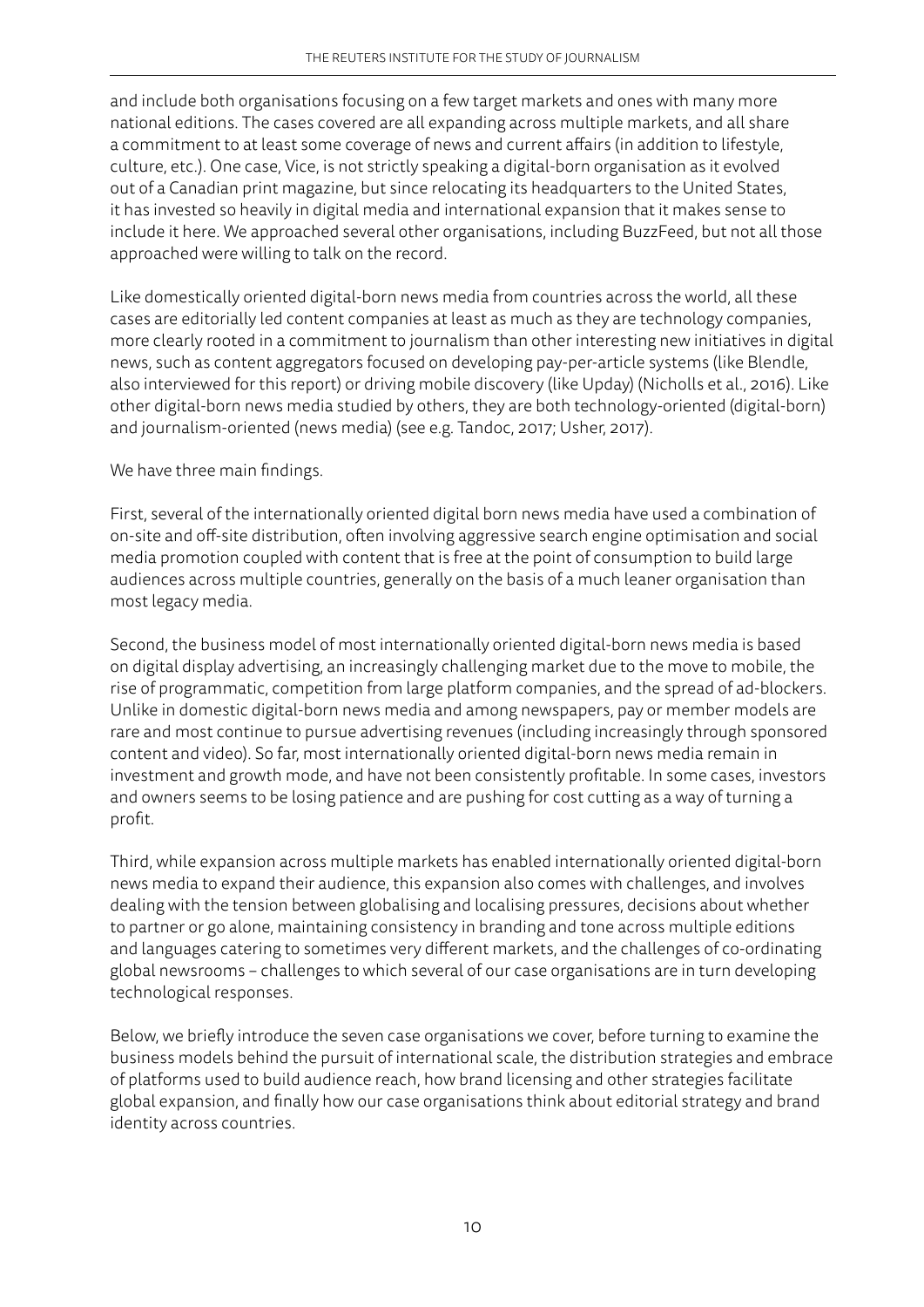### Cases



### *BRUT*

It is impossible to access videos on Brut's homepage; it exists on distributed platforms only, of which Facebook is the most prominent partner. Brut (meaning 'raw') say they are the first media offering to be '100% digital, 100% video'. Launched during the French presidential election in October 2016, its 90-second news videos on politics and society garner millions of views. The site has generated hundreds of millions of video views already, primarily via Facebook (Cobben, 2017), and report an average of 430,000 views per video posted (Facebook, 2017). Created by former late-night television executives, who have self-funded and raised venture capital, expansion has been a priority. Brut India launched with an editor in Paris. Brut US is currently in soft launch, led by former CNN and Upworthy journalists in New York.

# **BUSINESS INSIDER**

#### *BUSINESS INSIDER*

Launched in 2009, and bought by Axel Springer in 2015 for about \$450m, Business Insider is published in 16 countries and across seven languages. It reports 120 million monthly unique users, with lifestyle and tech spin-off sites. There are over 10 million followers across social platforms, and a staff of 200 worldwide. It has set up Insider Shows to create more long-form videos.

Correspondent

### *DE CORRESPONDENT*

Founded by two former newspaper journalists, De Correspondent launched with a world record – it crowdfunded one million euros in just over a week. Whilst it still crowdsources its beats, working closely with readers, the Dutch news start-up has established a memberbased business. Over 50,000 members currently pay monthly or annually. It is currently part of a year of research around membership models at NYU, with media professor Jay Rosen as 'ambassador', ahead of a US launch in 2018.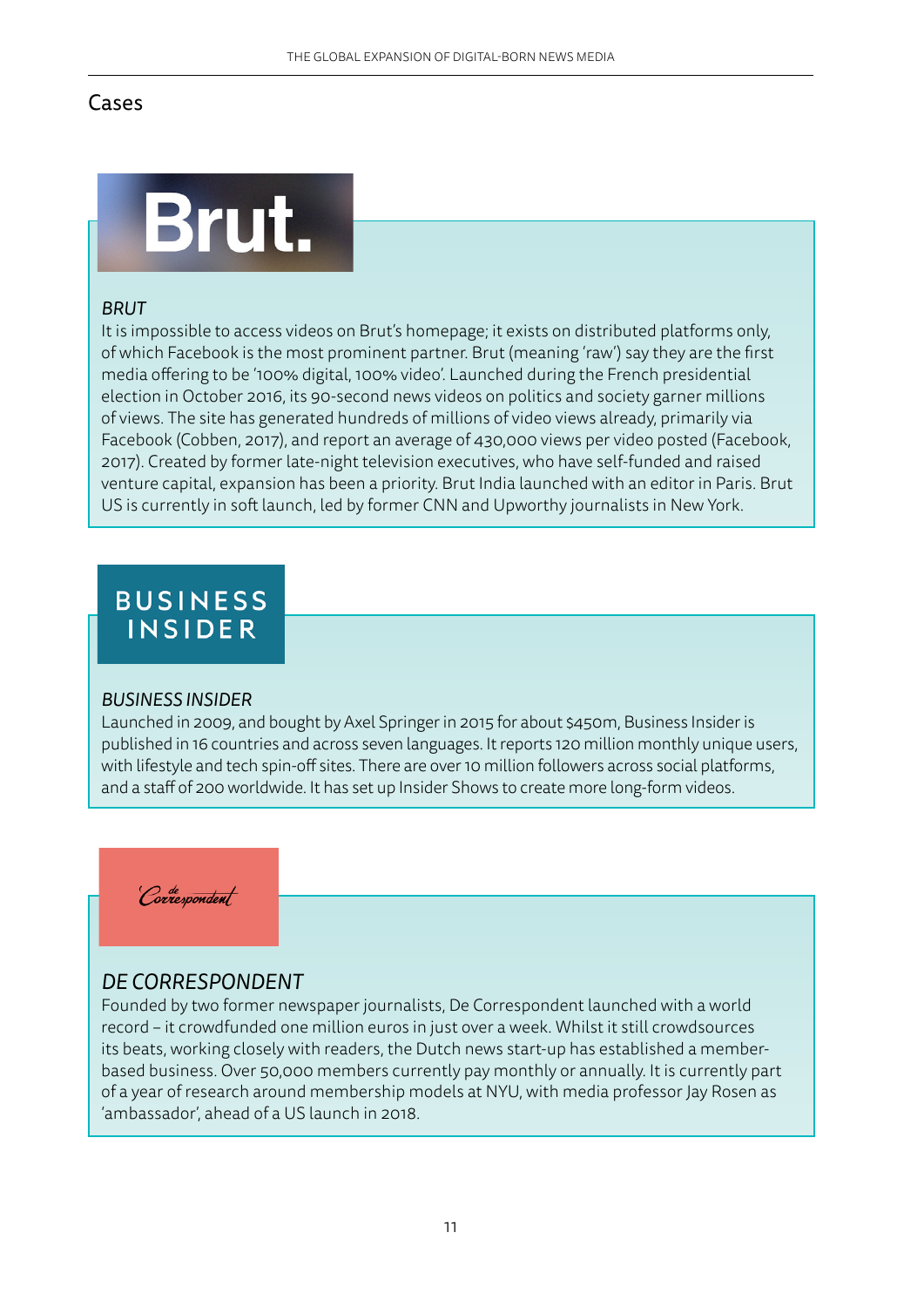#### **IHUFFPOSTI**

### *HUFFPOST*

Launched as the Huffington Post in 2005 and acquired by AOL in 2011 for about \$315m, with AOL in turn acquired by Verizon in 2015, the site is now formally 'HuffPost' and led by Lydia Polgreen, formerly of the NYT. Under the new leadership, a new international director is reworking its global footprint of 17 editions. The Brazilian, Canadian, and UK editions are owned by the group and the other editions are local partnerships with heavyweight media outfits, such as Prisa (owner of *El País*) in Spain or *Le Monde* in France.

# **Mashable**

### *MASHABLE*

Founded in 2005 (and a couple of months before HuffPost), the digital news site started as a blog in Scotland. Based in New York, the technology site does some news as well as culture and entertainment. It has a joint venture in Spanish with Telemundo, and major offices in Australia, Singapore, and the UK. In 2014, Mashable UK was launched, followed in March 2016 by 'Mashable with France 24'; this is in partnership with a French public broadcaster. In November 2017, the site was sold to the trade publisher Ziff Davis for \$50 million, significantly less than the \$250 million valuation it received in an investment round in 2016 (Sharma and Alpert, 2017).

#### QUARTZ

### *QUARTZ*

Owned by The Atlantic Media Company, Quartz aims to be a guide to the global new economy. The online business site has offices in the UK and Hong Kong, and journalists in Africa, as well as a partnership in India. Quartz recently celebrated its fifth birthday with the release of its first book, an expansion of its lifestyle and work verticals. It reports an average monthly global reach of almost 20 million, with 40 percent of readers coming from outside the United States.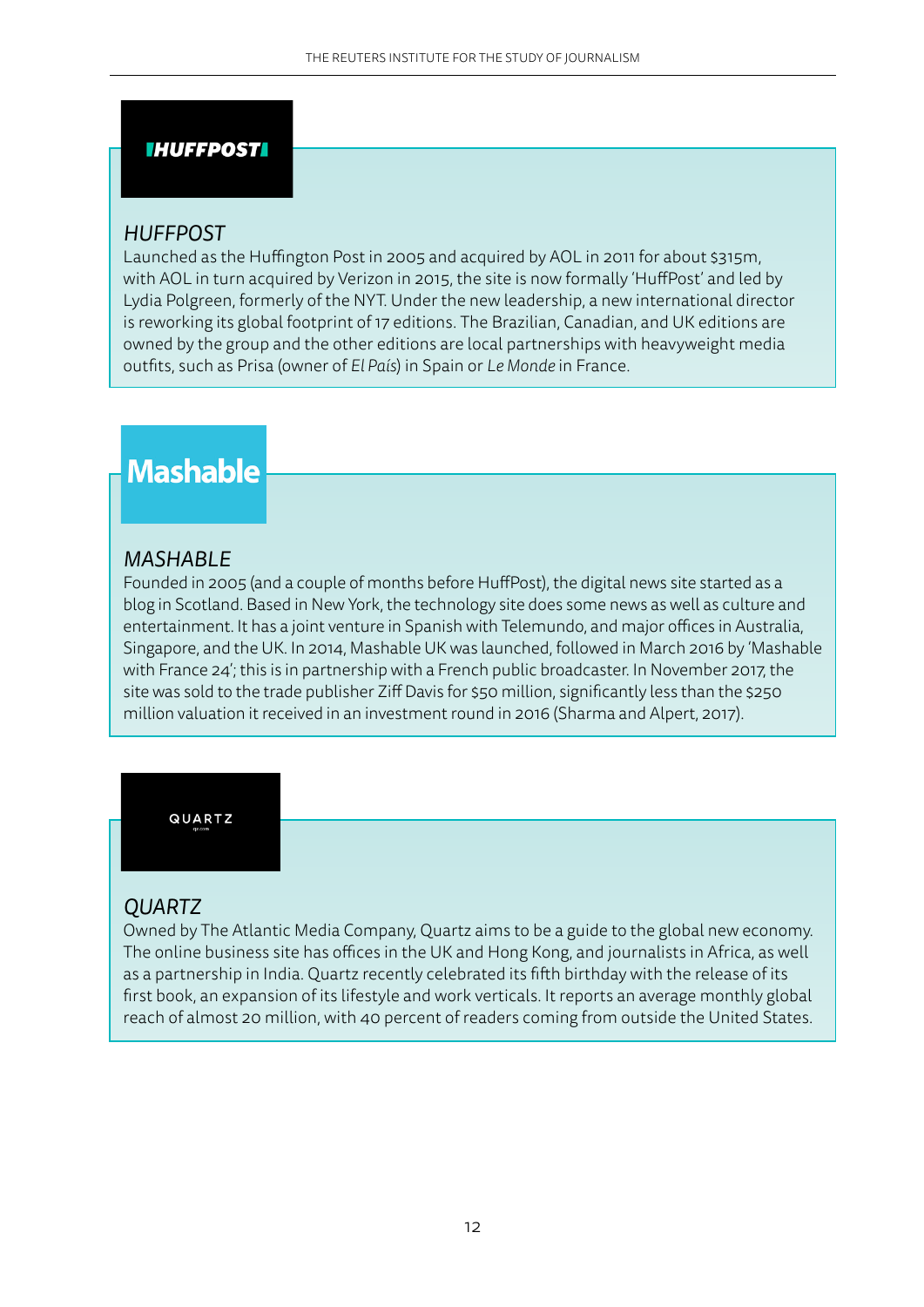

### *VICE*

Originally a print magazine in Montreal 25 years ago, Vice is today clearly a digital-first company. Headquartered in New York, the global youth and lifestyle media company has journalists in over 50 countries worldwide, most recently expanding into India and the Middle East. Vice focuses on local politics, music, culture, on the ground reporting, and a series of verticals and offshoots – such as Vice News. A multifaceted organisation, Vice's focus on longform documentaries continues, with a weekly news show with US cable network HBO, the launch of a feature-length film on Netflix, and a television channel called 'Viceland' with local media partnerships, and is moving into bespoke mobile video content.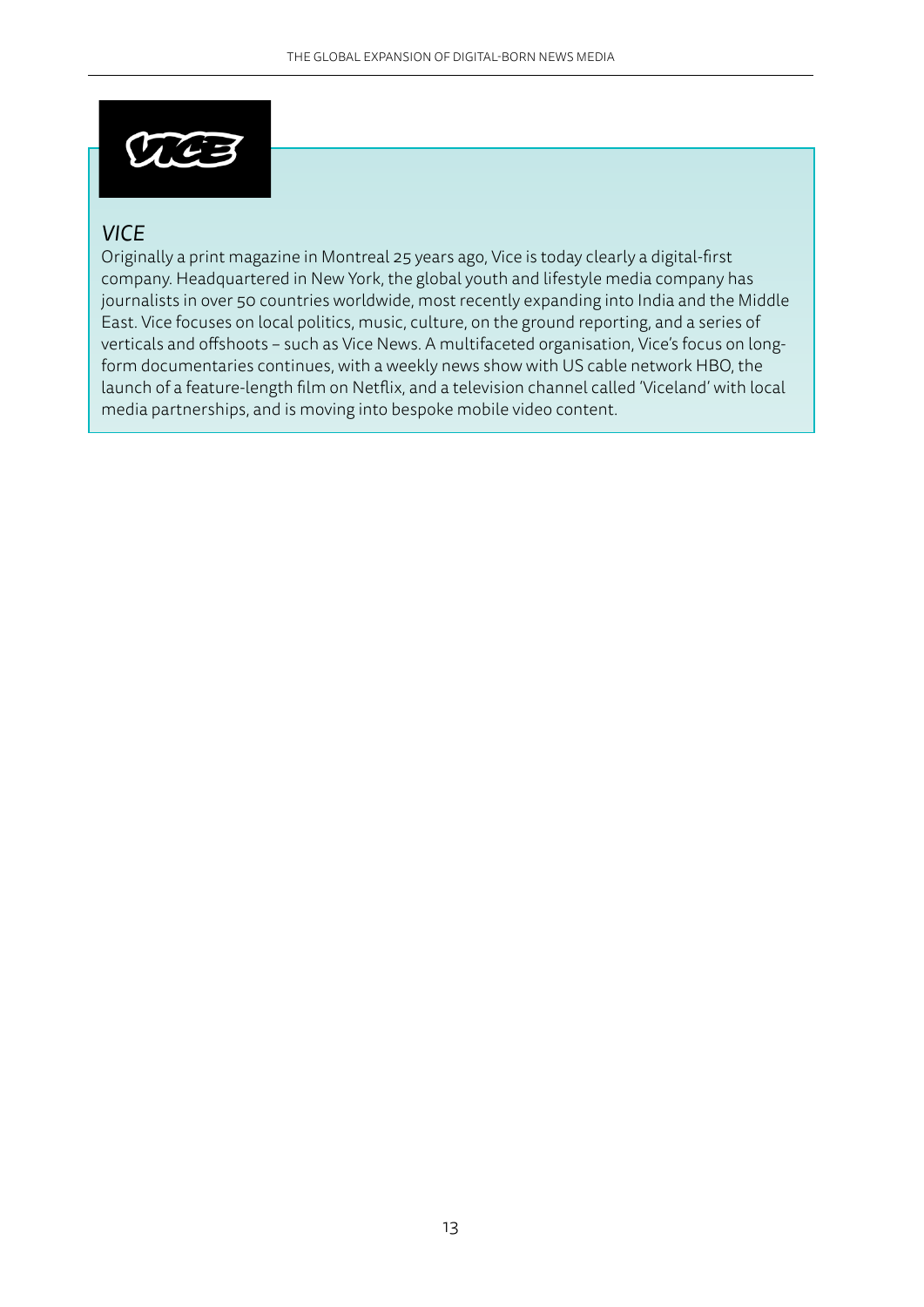# 2. Business Models and the Pursuit of International Scale

Almost all of the internationally oriented digital-born news media covered here base their business primarily on advertising. The basic idea behind their expansion is simple – by expanding their audience globally, often through relatively small investments in individual target markets combined with leveraging content and technology developed for the large US market, fixed costs can be amortised across more readers and more revenues can be generated to invest in better content and to return a profit. Expansion is thus both an editorial ambition and a business opportunity.

For some, traditional website display advertising sold direct to advertisers is at the core of their business, whereas others are increasingly focusing on a combination of programmatic advertising, revenue-sharing from content published via various social media, sponsored content, and video advertising. The focus on advertising, in turn, means that most of these organisations are pursuing scale and seek audience growth both onsite and offsite, via web, apps, search, and various social media. The premise in most cases is a recipe of growth-first-profits-later. (How much later varies and depends on investors' or owners' patience.) De Correspondent, the Dutch site built around a membership model, currently expanding into the United States, is the only exception to the focus on advertising.

While this business model and the distribution strategies designed around it have enabled and underpinned the expansion of internationally oriented digital-born news media and helped them reach wide audiences, it is also clear that it faces a number of challenges similar to those facing legacy news media who have based their digital operations on freely accessible news monetised through advertising (see e.g. Cornia et al., 2016).

Jean-Christophe Potocki, general manager at HuffPost France, spoke clearly about the centrality of advertising and the importance of getting it right:

It's all very well and good to try to diversify, which is what we're going to do as well, but if we don't *fight this battle, given our model, we're dead. Diversification is to provide extra, but our model is advertising and we need to fight it directly.*

The competitive pressures in terms of capturing people's attention and attracting advertisers are not only from incumbent legacy media or other digital-born news media, but also from large platform companies. As Jason Karaian, global finance and economics editor at Quartz put it, 'We are competing not just with other news outlets but with your friends on Twitter and your family on Facebook and random ex-co-workers on LinkedIn.'

The main challenges facing advertising-funded digital news media are:

- the low average revenues per user, especially with the move from desktop to mobile access accelerating;
- **•** the rise of programmatic advertising, widely seen as depressing CPMs for display advertising;
- **•** the dominant role of large technology companies like Google and Facebook that attract a large share of online advertising;
- **•** the growing use of ad-blockers, especially on personal computers.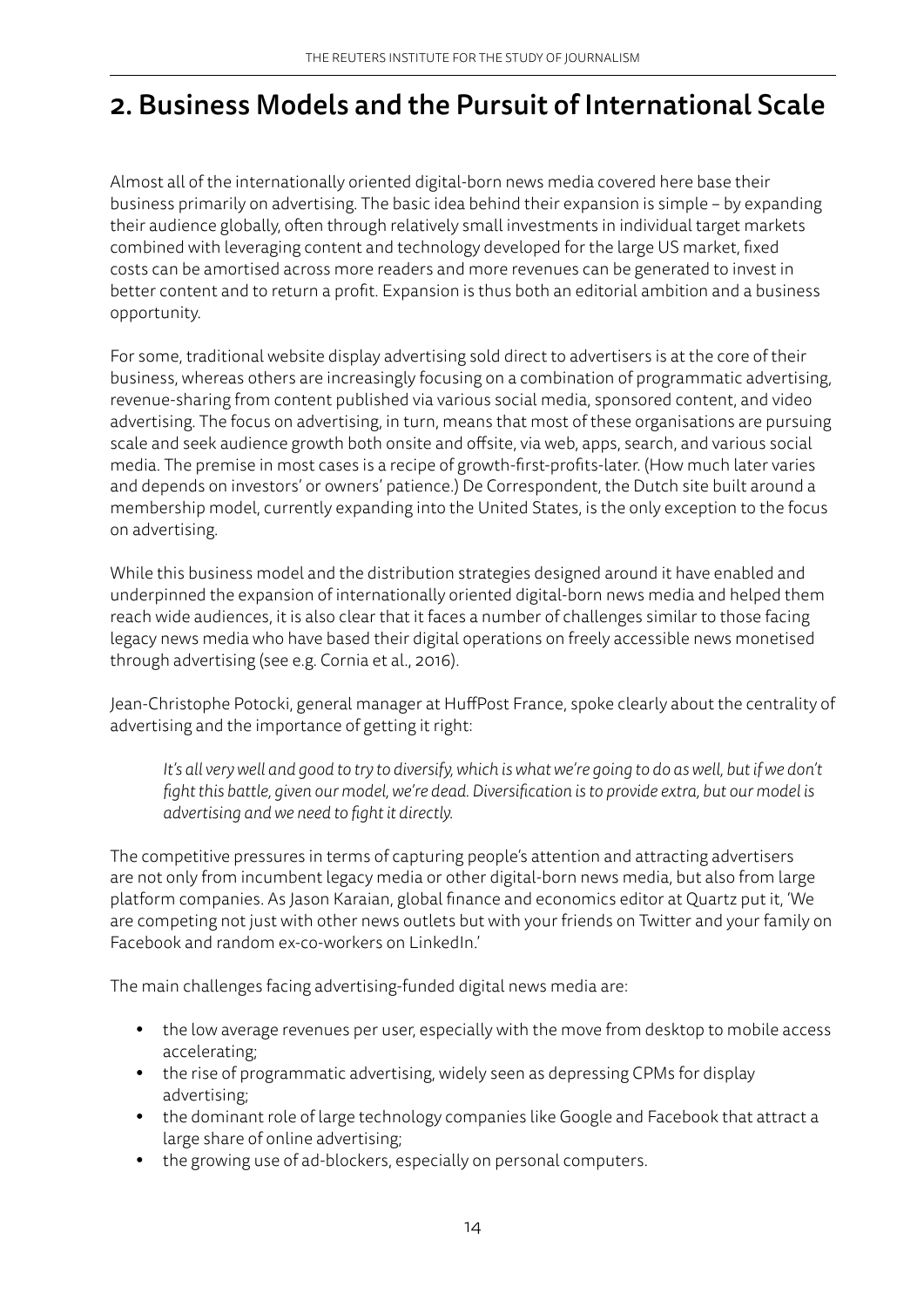These four challenges mean that many organisations feel they have to continuously grow their audience to continue to increase their revenues, even as the overall digital advertising market is growing. Some interviewees see revenue from content published via various social media, sponsored content and video as important new opportunities, but many caution against expecting too much. Sebastian Matthes, editor-in-chief of HuffPost Germany stated that 'what we have seen in Germany this year is peak video', and foresaw a general retrenchment as video advertising revenue failed to grow sufficiently to fund expanding video teams. Most further report that their international expansion often demonstrates how variable advertising rates are across countries, with CPMs often lower outside the US and audiences harder to monetise through direct sales, leading more inventory to be sold through programmatic networks.

The CEO of a major US-based digital-born news media that has chosen not to pursue international expansion says the risk is that the risk is one builds 'vanity reach', incrementally increasing the total number of monthly users but with little depth and breadth in individual markets and limited opportunities for meaningful monetization to ensure a reasonable return on investment. A few years ago, HuffPost admitted that though overseas markets contribute half its global audience, its many international editions generate only 10 to 20 percent of total revenue (Moses, 2014).

In contrast to the newspaper industry, where more and more titles are developing pay models, and in contrast to domestically oriented digital-born news media, where some are trying subscription models and others membership models, very few internationally oriented digital-born news media pursue pay models (Cornia et al., 2017). Business Insider runs an 'Intelligence' product, selling detailed business research at high prices, is trialling an ad-free subscription model with some unique content, and (like several of the other news organisations we studied both this year and last) collects some affiliated marketing revenue through purchase links on products discussed in some verticals. But the main outlier is De Correspondent, which launched in the Netherlands with crowdfunding and since then has operated on a membership model with a paywall. In doing so, De Correspondent is trying to go behind the standard model of international digital media – to rely on advertising – and pursuing an approach similar to that of a number of other pioneering European digital-born news media, including MediaPart and El Diario (Nicholls et al., 2016).

De Correspondent are clear that they see their approach, with the emphasis on convincing people to become paying members on the basis of a limited output of high-quality content combined with an emphasis on audience engagement, as very different from that of most other digital-born and legacy news media. Ernst-Jan Pfauth, founder and publisher, put it like this: 'You can't have a membership without actually asking people to contribute something else than money. There has to be this relationship.' He talked about De Correspondent reporters sometimes spending half their working week having conversations with readers, building trust and building relationships for future reporting.

As they begin their entry into the US market, they are engaged in a major piece of research to explore how membership might work in a different context. This research, the Membership Puzzle Project, is being undertaken together with Jay Rosen at New York University. Emily Goligoski, research director at the Membership Puzzle Project, is convinced that membership-based models for funding online journalism are viable: 'Understanding how news site membership fits in with supporters' own mental models is imperative. What are your prospective members' needs? Motivations? What won't they tolerate? Do they think of your site's work as cause-driven, charitable, or something else?' She adds: 'There is a great deal that news can learn from other for-profit and non-profit organisations about pricing strategies and marketing authentically.' As De Correspondent has not yet launched in the US, the long-term success of this model is still unclear, but others are watching with interest.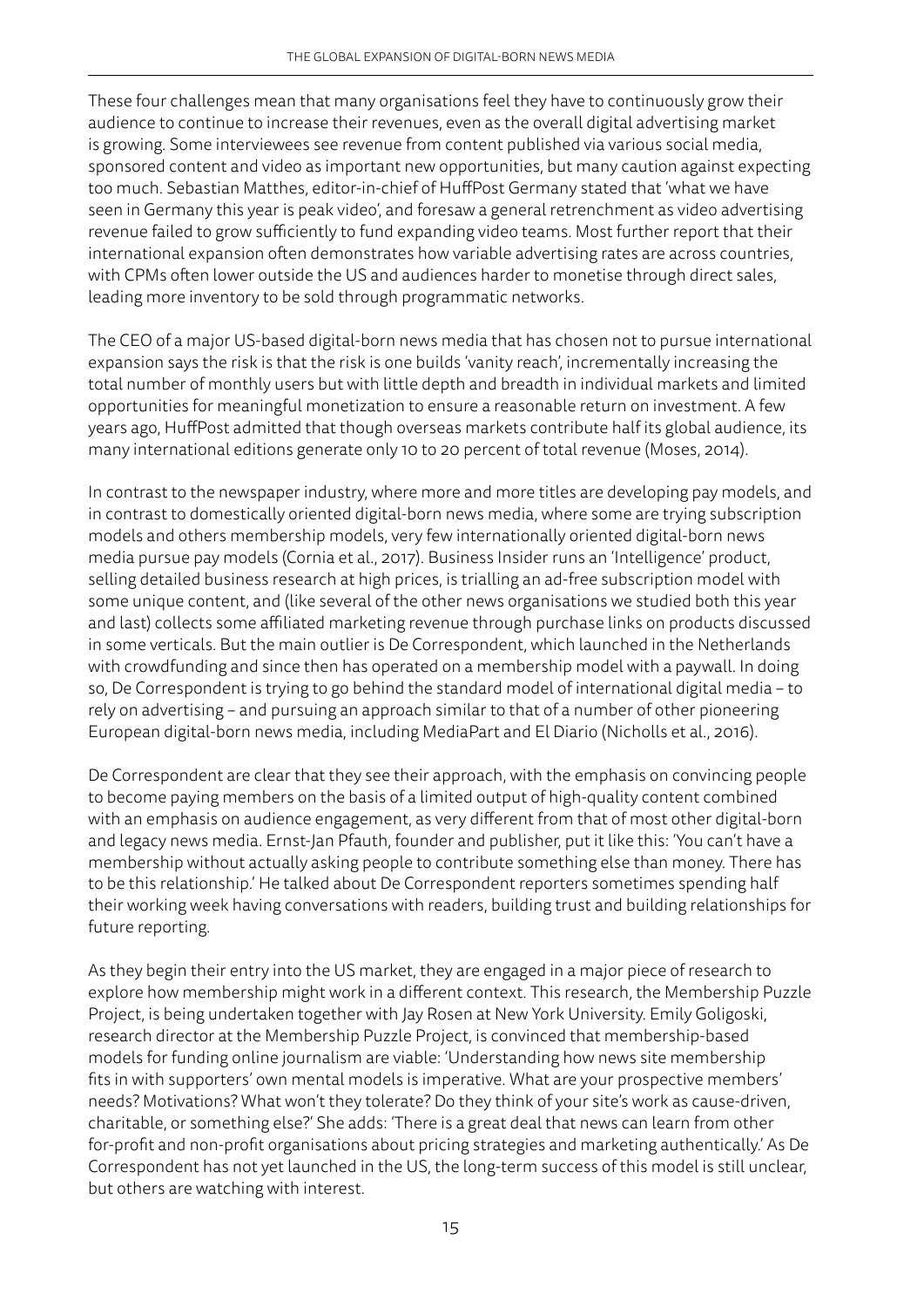# 3. Distribution Strategies and the Embrace of Platforms

At the core of most of the cases covered here is a website and in some cases an app, basic tools to start an international expansion premised on the relative absence of geographic and distributionrelated barriers to entry on the Internet. A website is a cheaper starting point for international expansion than a printing plant, broadcast licence, or satellite or cable channel. In addition to focusing on producing compelling content and standing out from both legacy and digital-born competitors, internationally oriented digital-born news media have also often been pioneers in leveraging the opportunities afforded by large platform companies like Google and Facebook through the development of search engine optimisation and social media promotion strategies, where sites like HuffPost and BuzzFeed are widely recognized as pioneers. All pursue several supplementary ways of reaching audiences both on-site and off-site, but most are increasingly reliant on Facebook – especially a full distributed brand like Brut which does not use a website at all, but focuses entirely on video distributed via social media and has in less than a year established itself as one of the most prominent digital-born news media in France (Majó-Vázquez et al., 2017).

The reliance on distributed discovery and distributed content delivered off-site as well as the continued importance (for most) of on-site delivery via websites and apps present internationally oriented digital-born news media with some of the same challenges and opportunities that other publishers face in dealing with platform companies like Google and Facebook (Nielsen and Ganter, 2017). Search and a variety of social media are often key to reach, and most of our cases are pursuing scale, and therefore need the reach that platforms can help deliver. But this requires investment, and involves risks that platform priorities change or audiences come to expect free off-site access to all content. And it can sometimes be hard to realise an immediate return on the investments required to make full use of platform opportunities. Much depend on the platform architecture, its user base, and the various forms of monetisation it supports. Facebook is the most important platform for several organisations, and while sometimes regarded with some trepidation due to how dependent some feel they are on this popular social media site, and the concern that it sometimes changes its priorities in ways felt by all who rely on it, it is also seen as an invaluable source of reach and referrals. Snapchat Discover is an interesting counterpoint, which many are very interested in because it is seen as potentially key to reaching younger audiences, while also being harder to work with. As Jim Edwards, founding editor and editor-inchief of Business Insider UK, explains:

*Snapchat Discover is difficult. It requires a lot of resources. It's not obvious what people want on there, and the reward, the return on investment for doing that is also not obvious. With Facebook, Twitter, and YouTube, it's easier. They have an ad model. You can expand it very quickly. With Snapchat, it's just a bit harder.*

To make full use of different platforms, internationally oriented digital-born news media tailor content and promotional strategies to each major platform, with teams or individuals responsible for adjusting to the different formats and forms of discovery enabled by each. While this helps improve performance, the tailored approach also requires resources and thus comes at a cost. Again, interviewees frequently make clear that it is rarely easy to work with the platforms they depend on. Apple News was repeatedly held up as an example of this, potentially very important, but not a straightforward platform to work on commercially. Jack Riley, director commercial and audience development, HuffPost UK, observed that 'Apple are very prescriptive about what we can do', adding that while 'some publishers pulled out of it', HuffPost UK feel they have, with work, managed to do very well with it.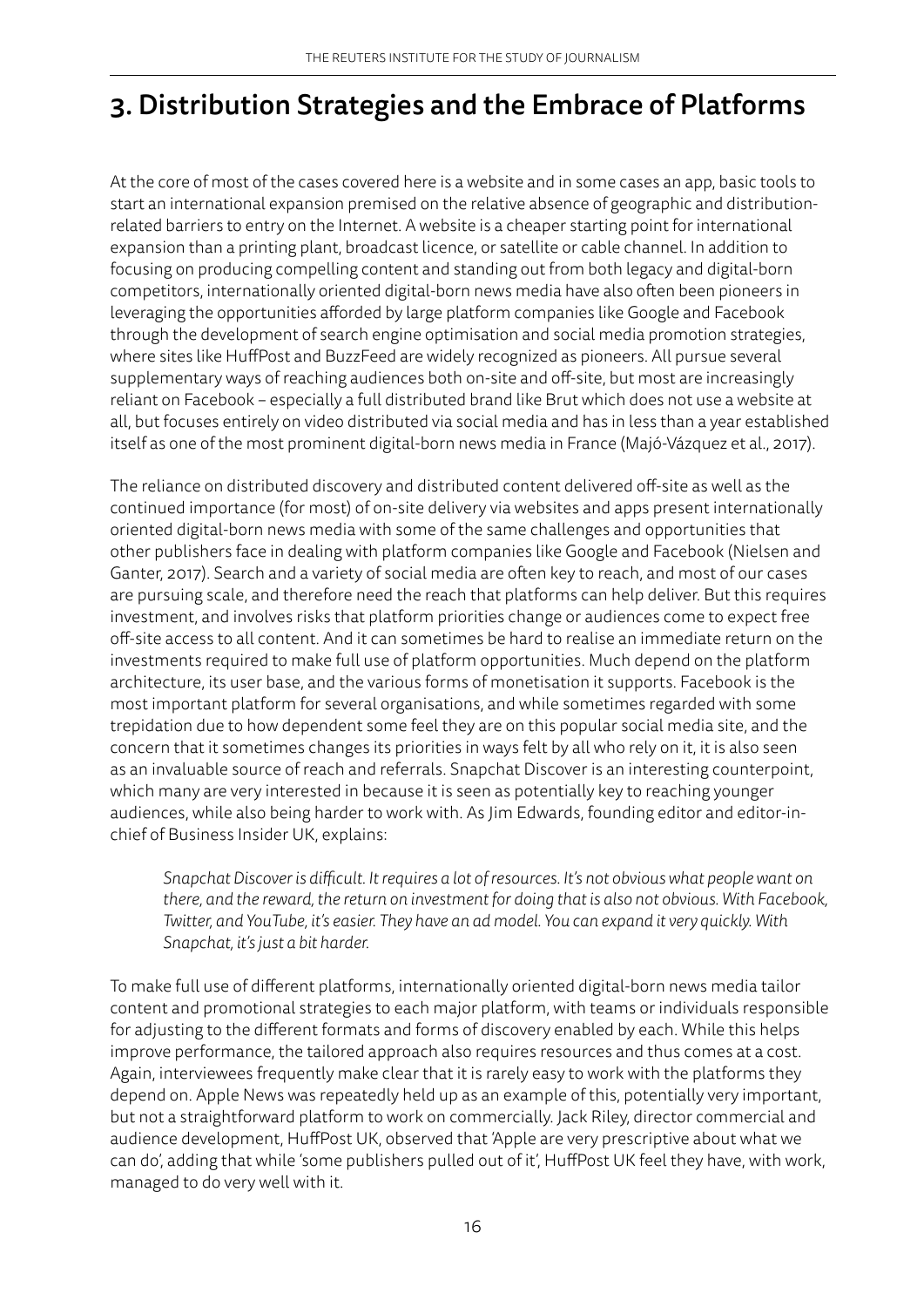A snapshot overview of website and social media audience reach is provided in Table 1. There is a fairly sharp difference in reach between the more established companies operating in multiple markets (Vice, HuffPost, Mashable, and Business Insider) and the newer media currently expanding (Quartz, De Correspondent, and Brut). The relative contribution of platform interactions and direct website traffic is variable, with Vice, Mashable, and Brut being particularly dependent on social reach, which may reflect their editorial aims and target audience as well as their own distribution priorities. The purest approach to platform distribution we see is from Brut, who use social media platforms (Facebook, Twitter, YouTube, Daily motion, Instagram, and Snapchat) as their sole means of distribution and do not publish news on their website at all. This is an emphasis on off-site audiences and distributed reach also seen in BuzzFeed and in cases like AJ+, Diply, and NowThisNews.

The major consequence of organisations using platform distribution as the key building block for expanding reach is that they are then dependent on the platforms for their continuing success. All interviewees are aware that what platforms give, they can take away. Recent changes to Facebook's NewsFeed, seen as prioritising content from friends and family above those from media pages, have highlighted the potential challenges. Even so, no one wants to miss out on the reach that platforms can help deliver. It is also clear that the audience built through heavy reliance on search engine optimisation and various forms of social media promotion and publishing is sometimes a mile wide and an inch deep, with little in terms of a loyal, engaged, returning audience. (This problem is not unique to digital-born news media but faced by some legacy brands too, see e.g. Newman and Kalogeropoulos, 2017.)

| Name                    | Launched | <b>Country</b> | presence (desktop) <sup>a</sup> | likesb           | Web reach Facebook   Facebook post<br>interactions <sup>c</sup> | Twitter<br>followers <sup>d</sup> | <i><u><b>Twitter</b></u></i><br>interactions <sup>e</sup> |
|-------------------------|----------|----------------|---------------------------------|------------------|-----------------------------------------------------------------|-----------------------------------|-----------------------------------------------------------|
| Vice                    | 1994     | 34             | 10.8m                           | 17m              | 11 <sub>m</sub>                                                 | 3m                                | 0.5 <sub>m</sub>                                          |
| HuffPost                | 2005     | 17             | 40.7m                           | 37 <sub>m</sub>  | 22m                                                             | 20m                               | 0.8 <sub>m</sub>                                          |
| Mashable                | 2005     |                | 7.5m                            | 10 <sub>m</sub>  | 3m                                                              | 12m                               | 0.8 <sub>m</sub>                                          |
| <b>Business Insider</b> | 2009     | 16             | 27.1m                           | 19m              | 7m                                                              | 2m                                | 0.8 <sub>m</sub>                                          |
| Quartz                  | 2012     | 8              | 3.3 <sub>m</sub>                | 2m               | 0.4 <sub>m</sub>                                                | 0.4 <sub>m</sub>                  | 0.1 <sub>m</sub>                                          |
| De Correspondent        | 2013     |                | N/A                             | 0.2 <sub>m</sub> | 37k                                                             | 0.2 <sub>m</sub>                  | 6k                                                        |
| <b>Brut</b>             | 2016     |                | N/A                             | 1 <sub>m</sub>   | 2m                                                              | 0.2 <sub>m</sub>                  | 0.2m                                                      |

### **Table 1: Website, Facebook, and Twitter reach**

*a Total unique visitors, global, July 2017. Data from ComScore.*

*b Estimated total of likes for key brand Facebook pages (unduplicated), Nov. 2017. Data from Crowdtangle.*

*c Estimated total of reactions, comments, and shares for posts on key brand Facebook pages, 30 days to 10 Nov. 2017. Data from Crowdtangle.*

*d Estimated total followers for key brand Twitter accounts (unduplicated), Nov. 2017. Data from Crowdtangle.*

*e Estimated total number of retweets and likes for key brand Twitter accounts, 30 days to 10 Nov. 2017. Data from Crowdtangle.*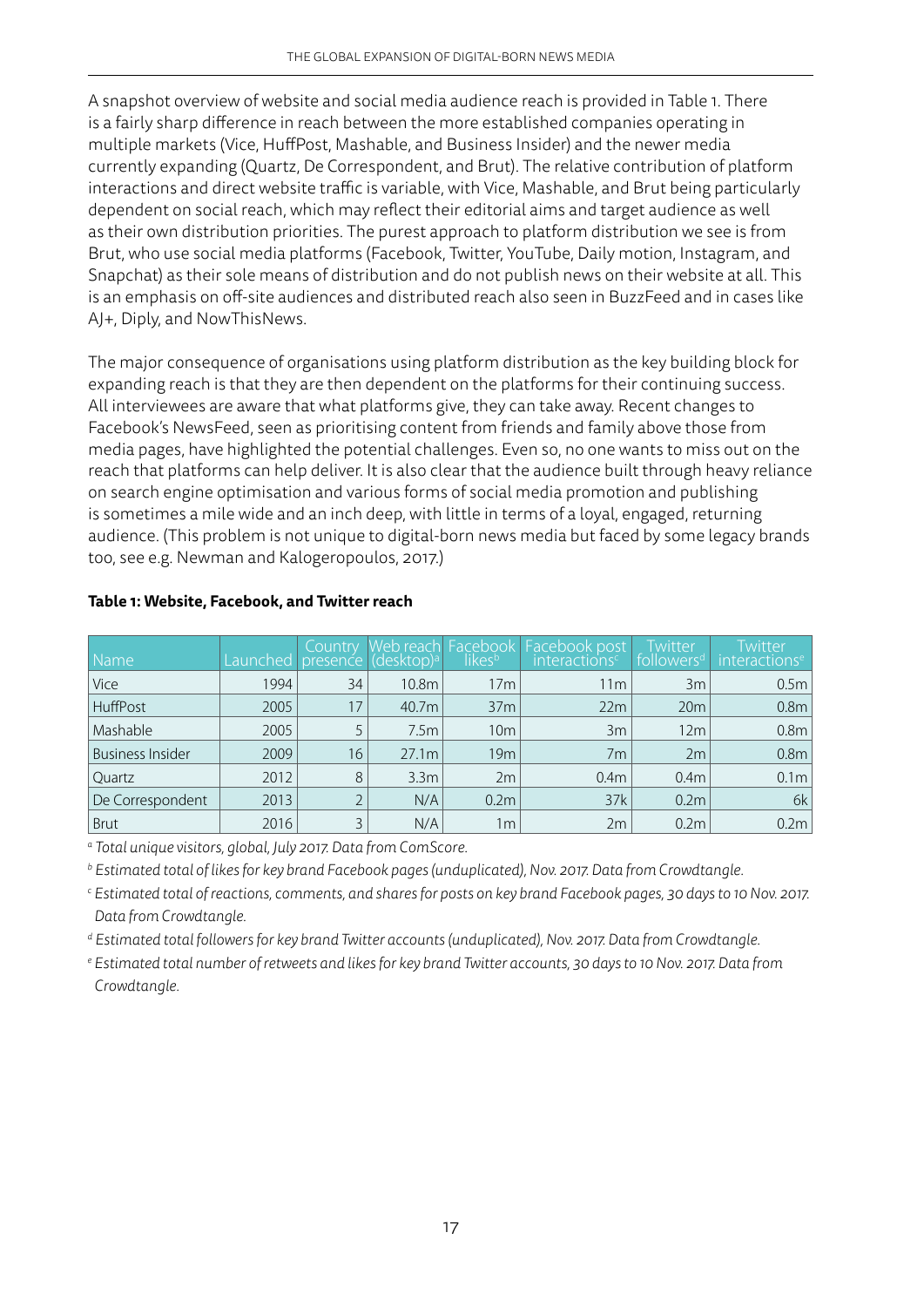# 4. Global Expansion and Brand Licensing

All the internationally oriented digital-born news media covered here are expanding beyond their home market. The number of countries they target varies greatly. Some, like De Correspondent and Quartz, are focused on a few, while Vice has 34 editions. For the US-based brands, one motivation for global expansion is a sense that their domestic market is saturated. As Jim Edwards, Business Insider UK, noted:

*It's hard to see how the American edition, which is also obviously the biggest one, is going to get any bigger – particularly inside the US. In some months it reaches 100 million people. There's only about 320 million Americans. It's like, 'How many more Americans can you put on this thing?'*

The choice of countries in which to expand is also critical, and can depend on the local culture as well as the scale of commercial opportunities available. The basic approach, whether coming out of America or out of Europe as Brut and De Correspondent do, is what we have called a 'USplus' model that combines a focus on the single largest media market amongst high income democracies with one or more additional markets, typically high-income democracies where Internet use is widespread and digital media capture a large share of overall advertising (though India is also a key target market for several brands, including HuffPost, Quartz, and Vice).

Ernst-Jan Pfauth, founder and publisher at De Correspondent, was clear about why the US was their first target and not somewhere closer to home:

*We decided that we wanted to launch an English version of De Correspondent with the US as a home market. Our goal is to become a global media, but we picked the US because it's big, we have a good network there, and good partners. We know the market better than, for example, the UK market. Which is ironic, because it's close by.*

Brut offered similar reasons for focusing on the US market as an early target, though interestingly, its third market is a large one rather than a wealthy one – India, where the net number of Internet users is estimated to be growing by about 250,000 every day right now due to the spread of cheap smartphones and a price war on mobile data (see e.g. Aneez et al., 2016). Others, like HuffPost and Vice, are also active in India. Hosi Simon, global general manager at Vice, was clear as to why:

*India, I've been very, very bullish on in our expansion. I'm not smart for saying that. Look at Facebook, look at Google, everyone looks at that next wave of the Internet. That's where the next billion people will come online. They will come from Indonesia, they will come from India, they will come from Southeast Asia.* 

Several of our case organisations have expanded into new markets by licensing their brand. This can be quite a traditional partnership – Business Insider Italy with *La Repubblica* – and in some parts, complex. Prisma runs Business Insider France, but is owned by a competitor (Bertelsmann) to Axel Springer, the owner of Business Insider. Whilst this makes Business Insider France an independent media company, they are still beholden to the brand's values, explains Marie-Catherine Beuth, editor-in-chief.

The choice between licensing and direct expansion is a complex one, with elements of speed, revenue, and control. Jim Edwards from Business Insider UK explains: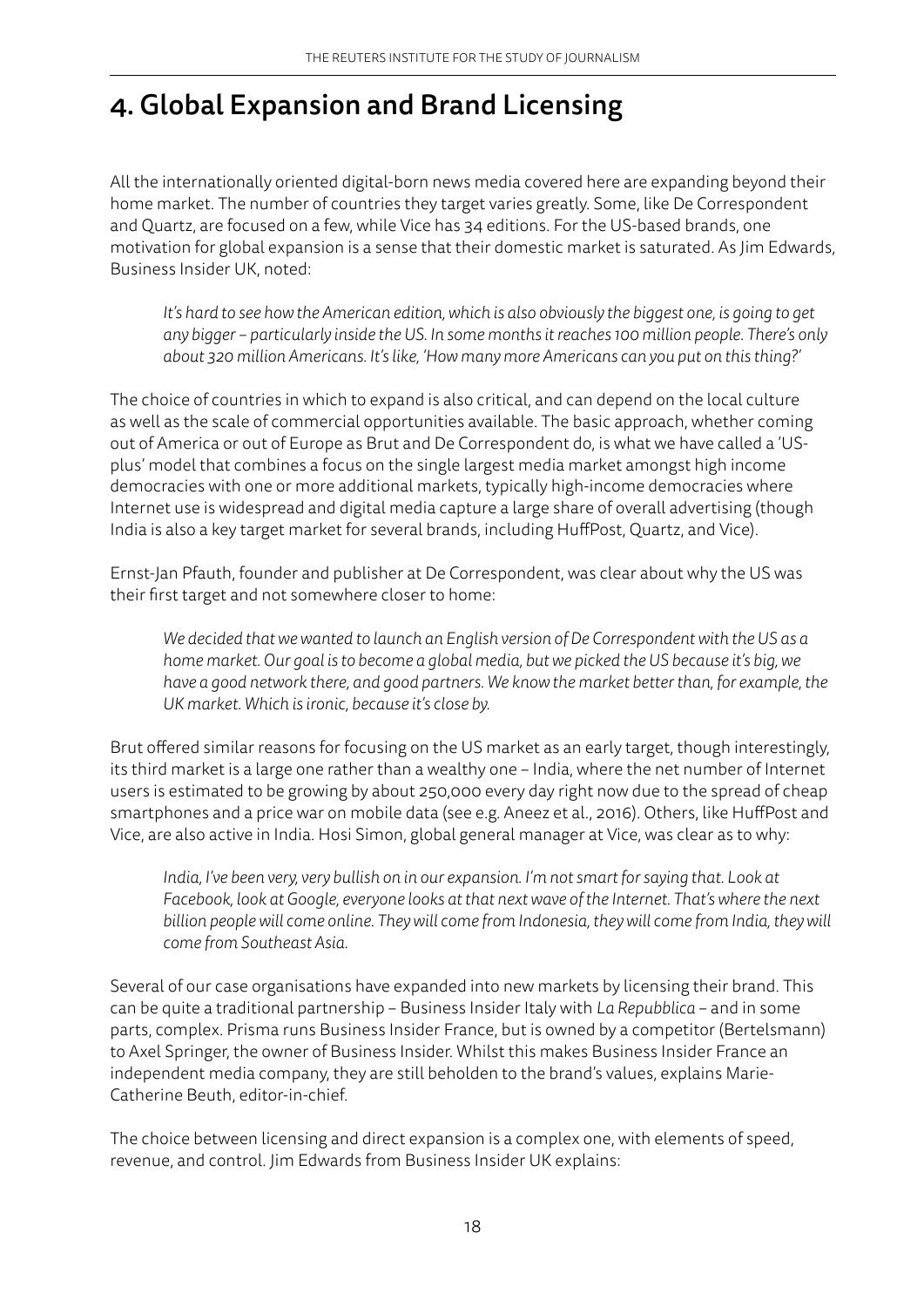*So, after we did the first few licenses, we thought about 'Well, maybe we should open in Britain, because it's the second-biggest English-speaking market' and we thought 'Well, if you license you get half the revenue. If we own it and run it ourselves we get the full revenue.'*

HuffPost was clear that the various partnership editions had a high degree of autonomy, though not complete freedom to use the brand for something inappropriate (a point echoed by other interviewees). Louise Roug, international director, said:

*On one hand, you want to further the individuality of the market. But on the other hand, you obviously want to have some kind of cohesion. So there's always a bit of a tension there that is expressed in different ways*.

A key advantage of licensing and partnerships is speed; the local partner organisation can provide local expertise, capital, and existing commercial relationships to help jump-start a new edition. Hosi Simon, global general manager at Vice, put it this way:

*Once you do big market entry joint venture with some of the most respected media companies in the world, it helps us accelerate in this moment we believe we have. We could have done India by ourselves, ultimately, but it would take us five years. With a partner like Times of India, it'll take much less.*

Partnership benefits can flow both ways. Steven Jambot, deputy editor at Mashable France, described how Mashable helped their partner France 24 work with Facebook Live: 'we showed the rest of the newsroom how to do it and everyone said "Okay, that's fine. We should do the same." We were a kind of startup.' Whereas the digital-born brand may thus accelerate its international expansion, pursuing the reach and scale needed to generate significant advertising revenues, a legacy media partner may in turn be looking for learning and knowledge transfer.

The expansion is not always a one-way street and media sometimes retrench, though this is rarely at the centre of the story they then tell about their trajectory. Business Insider has closed two editions, and the HuffPost has reportedly both ended its previous collaboration with the *Times of India* and scaled back its previously ambitious public plans for further expansion (Shashidhar, 2017). Its goal of being in 50 markets by 2020 – stated in 2015 by Arianna Huffington before the site was sold to AOL – no longer looks like a priority. HuffPost also cut 39 jobs in the summer of 2017. It is not the only internationally-oriented digital-born news organisation revisiting its investment mode and reining in costs. Mashable made significant cuts in 2016 (Perlberg, 2017), and Vice laid off about 60 staffers in 2017 (Spangler, 2017).

The situation with licensed partner editions can be particularly challenging, as the incentives at local level may differ from those of the wider organisation. As the editor-in-chief of one partnered edition candidly put it: 'My mission from my CEO is to grow our domestic site. [The global media organisation] has the mission to make us all work together. That's really hard.'

Partnerships can also be complicated and partners' motives are not always transparent. One outside observer on the situation in India notes, for example, that the *Times of India*, formerly HuffPost's partner and now a partner on Vice's expansion into the subcontinent, has previously been known to enter into partnerships with international players largely to be able to stifle their growth and thus protect its own dominant position.

There are also potential costs to the brand of going with a licensed model, as the greater scale comes at the expense of control over content. This has led some organisations to be quite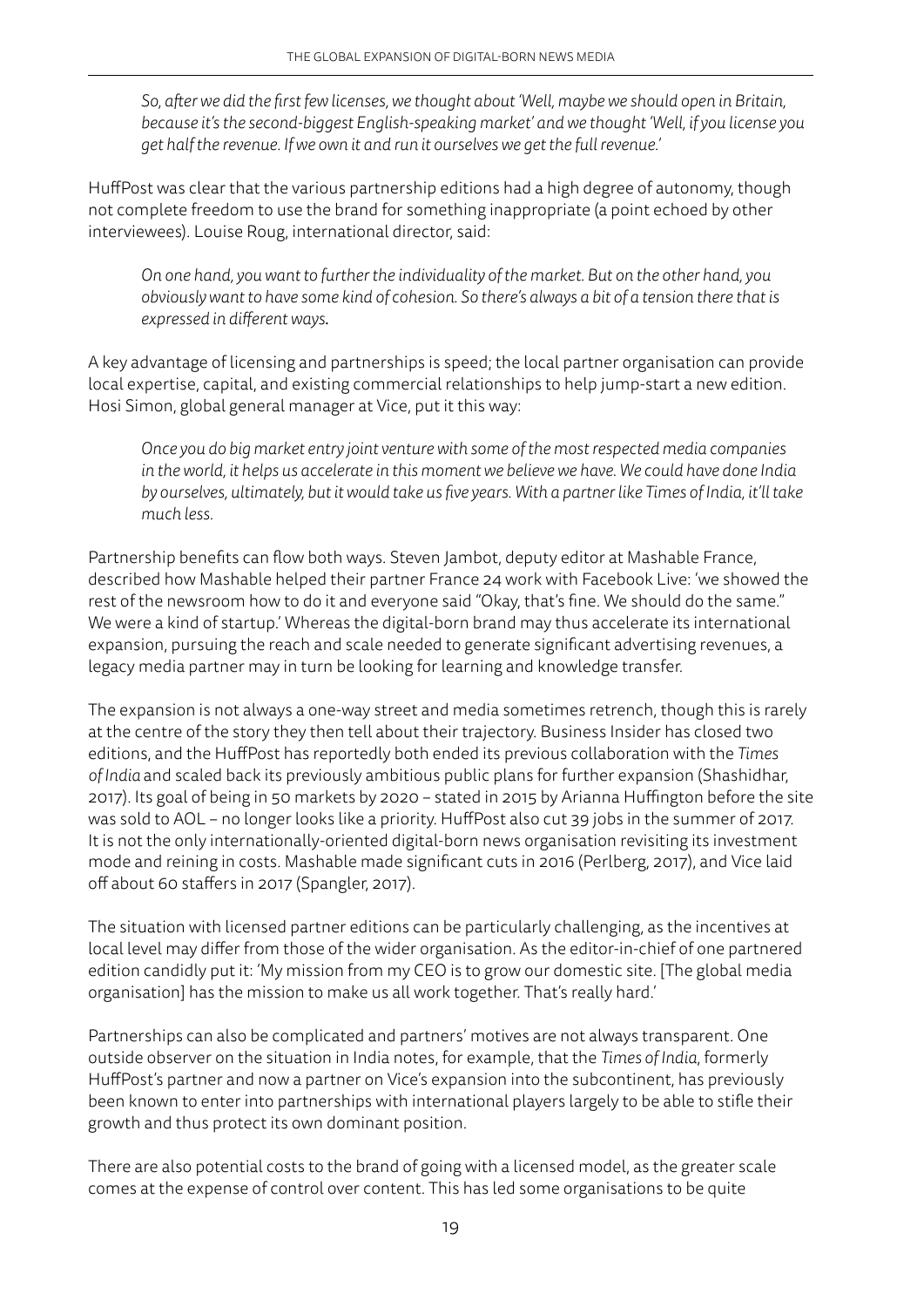selective about how their brands are licensed, and by whom. As Jay Lauf, president and publisher at Quartz, put it, 'a brand which is distinctive and powerful here in the States and is then just sort of licensed in a Balkanised way across a variety of countries, begins to lose the essence of what the brand is.'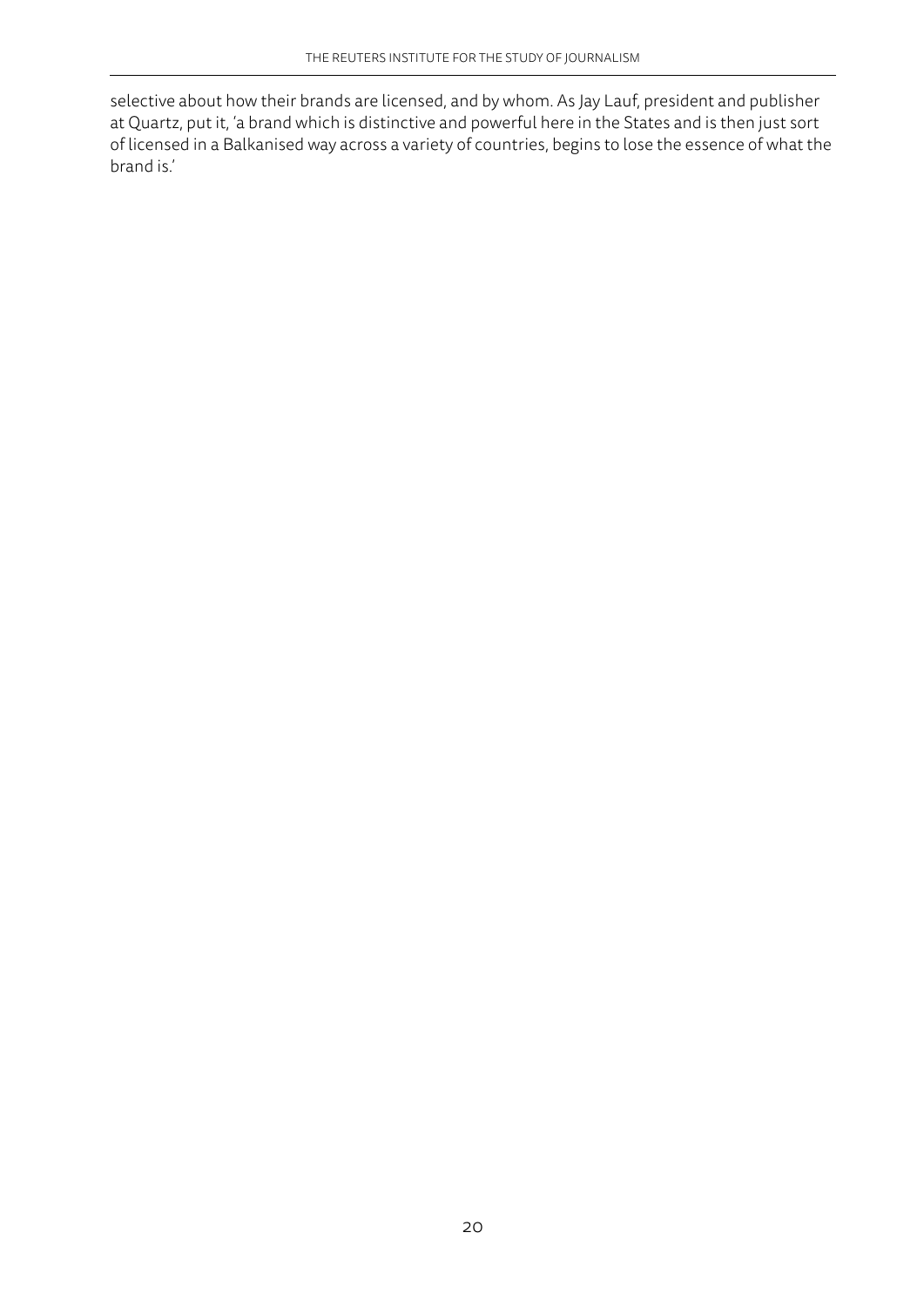# 5. Editorial Strategy and Brand Identity across Countries

Defining the 'essence of what the brand is', as Jay Lauf puts it, is about editorial strategy and identity. Some, like Quartz and De Correspondent primarily cater to an upmarket and quite elite readership, often through a limited selection of high-quality stories on a few core topics. Others pursue a broader and more popular audience both in terms of style (more than one editor interviewed said the target tone was 'pub conversations') and in terms of multiple lifestyle verticals that go beyond traditional news and current affairs. Whether the target audience is upmarket or more popular, internationally oriented digital-born news media face the dual challenge of (a) carving out a clear and distinct identity in target, often very different, markets while also (b) ensuring some degree of consistency across markets. Even after several years, Jim Edwards, Business Insider UK, notes:

*Part of our challenge is that technically, by numbers, we're number one in the market [for business news]. But we're still very much the introductory challenger brand. A lot of people still regard us as the alternative to the real business news.*

The backdrop here is one that is, for good and ill, often characterised by low trust in many established media (Newman et al., 2017). This presents an opportunity for digital-born news media to stand out, and standing out is about more than content – it is also about audience engagement, covering uncovered topics, and building relations with specific communities. Brut has also launched two verticals which 'seize' upon the values of its readers through global topics: environment and sport. 'Whether it's covering the environment, minorities or discrimination – we're paying attention,' says Laurent Lucas, editor-in-chief. In a similar way, both HuffPost under a new editor-in-chief and De Correspondent (in collaboration with its US research partners) are teaching themselves how to work more closely with communities. The HuffPost US team has embarked on a 'listening tour' bus ride across the States, to source stories.

All our case organisations see themselves in some sense as niche publishers – none are seeking to be a single comprehensive source of news for all audiences – whether they define their target audience and tone on the basis of lifestyle, demographic, or politics. All also seek to cultivate and express a brand identity across channels including website, social media, and, where relevant, distinct editions. No one is interested in scale simply for the sake of scale, and each instead aims to define clear identifies and serve specific communities and specific topics (sometimes by reorienting editorial strategies that have evolved and expanded over time: HuffPost, for example, operates scores of different sections and publishes more than a thousand articles a day across its global network).

Many of our interviewees expressed their frustration at what they saw as a frequently dismissive attitude towards digital-born news media from some older journalists and legacy media in particular. Anne-Marie Tomchak, editor-in-chief Mashable UK, criticised the portrayal of digitalborn news media as content farms and click-bait factories and said:

*I think there's a misconception that new media organisations do viral news or anything that's going to get clicked. When in fact they create stories in a really timely fashion and they also go deep.*

One key challenge of developing global digital-born media is the tension between having a recognised and trusted global brand, whilst also reflecting the particular voices and interests of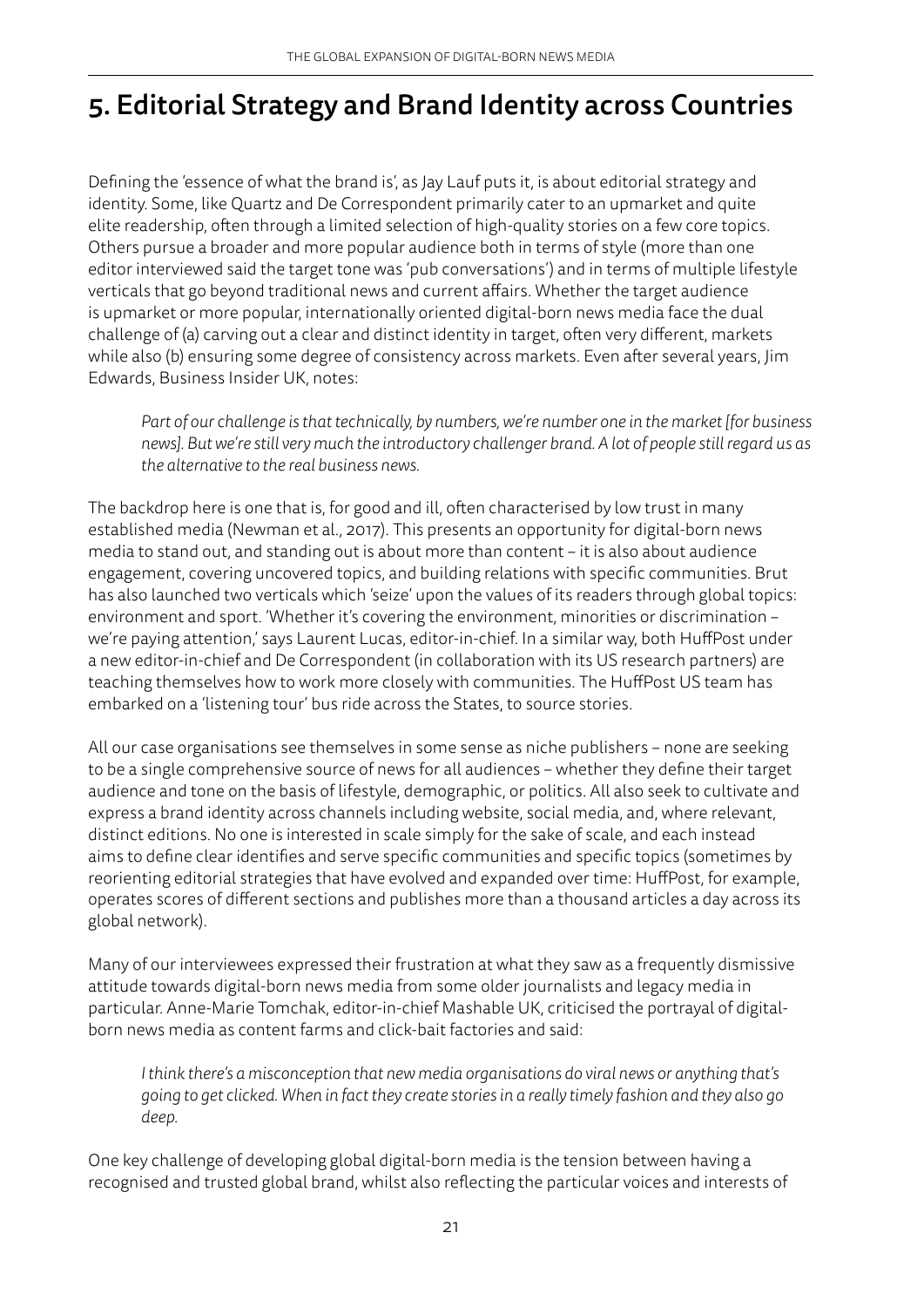the individual communities being served. Internationally expanding digital-born media face the challenge of replicating their previous single-country successes in a broader set of global contexts. A clear identity and distinct niche in one market does not automatically travel across countries; HuffPost originally found a space for a liberal news and opinion site in the US, but internationally faces competition for that space in many markets for example from newspapers like the *Guardian* (in the UK), *Le Monde* (in France), and *Süddeutsche Zeitung* (in Germany). (Under its new editor Lydia Polgreen, the publication is instead focusing on a less ideological, more populist, approach.)

One of the strengths of having several international offices is the opportunity to work together on stories of global importance and interest. We had many examples highlighted to us of journalism produced as part of a global team, including Vice's Refugee Week, a series on the Antarctic by HuffPost, and one on paternity leave by Business Insider. Coverage of Brexit from multiple European viewpoints was also highlighted by Vice, HuffPost, Business Insider, and Quartz.

This highlights that some kinds of news content have global reach. Indeed, the 'Trump bump' from the US has been a huge driver of traffic for most international media interviewed. For example, HuffPost France has leveraged its position 'as a source of American news', and saw a huge spike in numbers after the US president's inauguration in January, says Paul Ackermann, editor-in-chief: 'Trump in January was huge. In January began this huge traffic spike.'

Some issues affect people in New York or Mumbai alike, says Anne-Marie Tomchak, editor-in-chief of Mashable UK: 'They still want to find love. They're still using dating apps. They've all got the same kind of challenges.' As such, lifestyle content also travels well. Vice highlighted evergreen and lifestyle content as readily translatable across the world, while politics is generally much more localised. Some news and current affairs stories – like the US election – have global appeal, but many found that coverage of other areas, like business, culture, and technology, travelled better than politics.

The ability to reach global audiences with the same story, though, is limited by the other key editorial theme we heard from our interviewees: the centrality of 'local'. As Jim Edwards of Business Insider UK said, 'It's a lot harder for American brands to go abroad and just have success. Media is surprisingly local.'

This, then, is a major editorial advantage of local offices, and particularly of partnership approaches which use journalists already familiar with a country, its culture, and its audiences. Ciel Hunter, global head of content at Vice, simply said 'we are local everywhere. People value where they're from and they value what's going on locally. So we see a lot of hyper-local coverage that also combines with global themes.'

Thus the internationalisation of digital media does not do away with the importance of the local. Business Insider France has localised 'elements from Business Insider to very French topics'. Several media went further, and discussed reporting on particular countries from those countries in terms of 'decolonising':

*For me, it's really important that this is not a neocolonial exercise. We're not interested in 'Oh, we're going to figure out the solution in the US and then everybody has to do that template.' It's very much about retaining the local flavour, from story formats to products. (Louise Roug, international director, HuffPost)*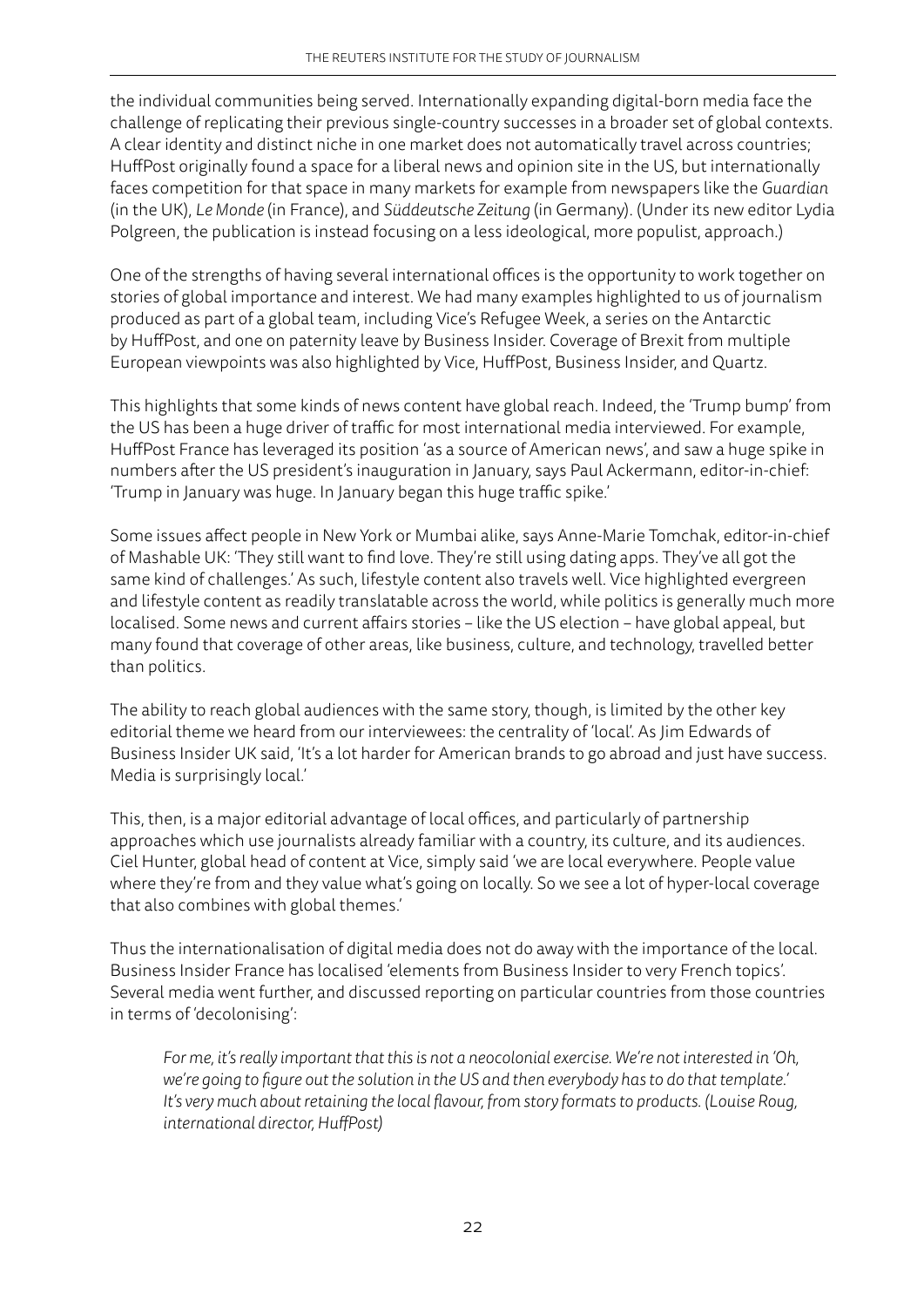*We, the Western media, tend to swoop into Africa and cover it, but as I said, we're trying to cover the stories of technology in African solutions for African problems, if you will. (Jay Lauf, president and publisher, Quartz)*

*We don't have to parachute into these places. We have people who have perspective from the places we want to write about. (John Mancini, global news editor, Quartz)*

'Local' does not always mean 'national', either. Several sites put emphasis on the importance of the voices of particular groups within a given national community, such as HuffPost Germany, which featured interviews with Syrian refugees in Germany when discussing the refugee crisis.

Conversely, some media see a value in offering a global perspective to everyone. This is an approach which Quartz are taking, as Jay Lauf told us: 'To be global, in a geopolitical moment and era where there seems to be a lot of backlash against the notion of the global economy, we're unapologetic about it.' This is the pull of the internationalised, global audience itself:

*The typical Quartz reader would be a Vice President at a US company who is based in Brussels but who studied in Canada and travels internationally both for work and for fun and speaks a few languages. There are a lot of those people and so I think you could call that niche in the billions of humans who exist but it's a large group of people. (Jason Karaian, global finance and economics editor, Quartz)*

Of Quartz's global nature, Jay Lauf says: 'in the very beginning, we sort of mandated that all our journalists speak two languages fluently so that we kind of spoke in a post-national voice. It was very deliberate.'

Quartz is an outlier in its desire to maintain a single uniform editorial voice with global aspirations. Although it has high global reach, and news teams positioned around the world, it does not offer local editions in each country, but directs most of its readership to the central Quartz output. The strongest contrast is with Vice, which has dozens of editions, most of them partnered, for countries and in languages throughout the world.

Vice highlighted the balance between their youth audience and a legacy audience that ages with the publication. They were also clear that one of the essences of their brand was that it was multilocal. Hosi Simon, global general manager:

*If you're 18 in Beijing and you come to the website, it's about what kids in China care about: Chinese music, Chinese food, Chinese culture, Chinese issues and it feels like 100% a local Chinese media company to you. It's made for you by people that understand you, by local Chinese.*

The other digital-born media in our sample are between the two, with multi-local editorial positioning being associated with a higher number of editions and larger scale, and a single uniform voice generally with fewer editions and a somewhat smaller global reach.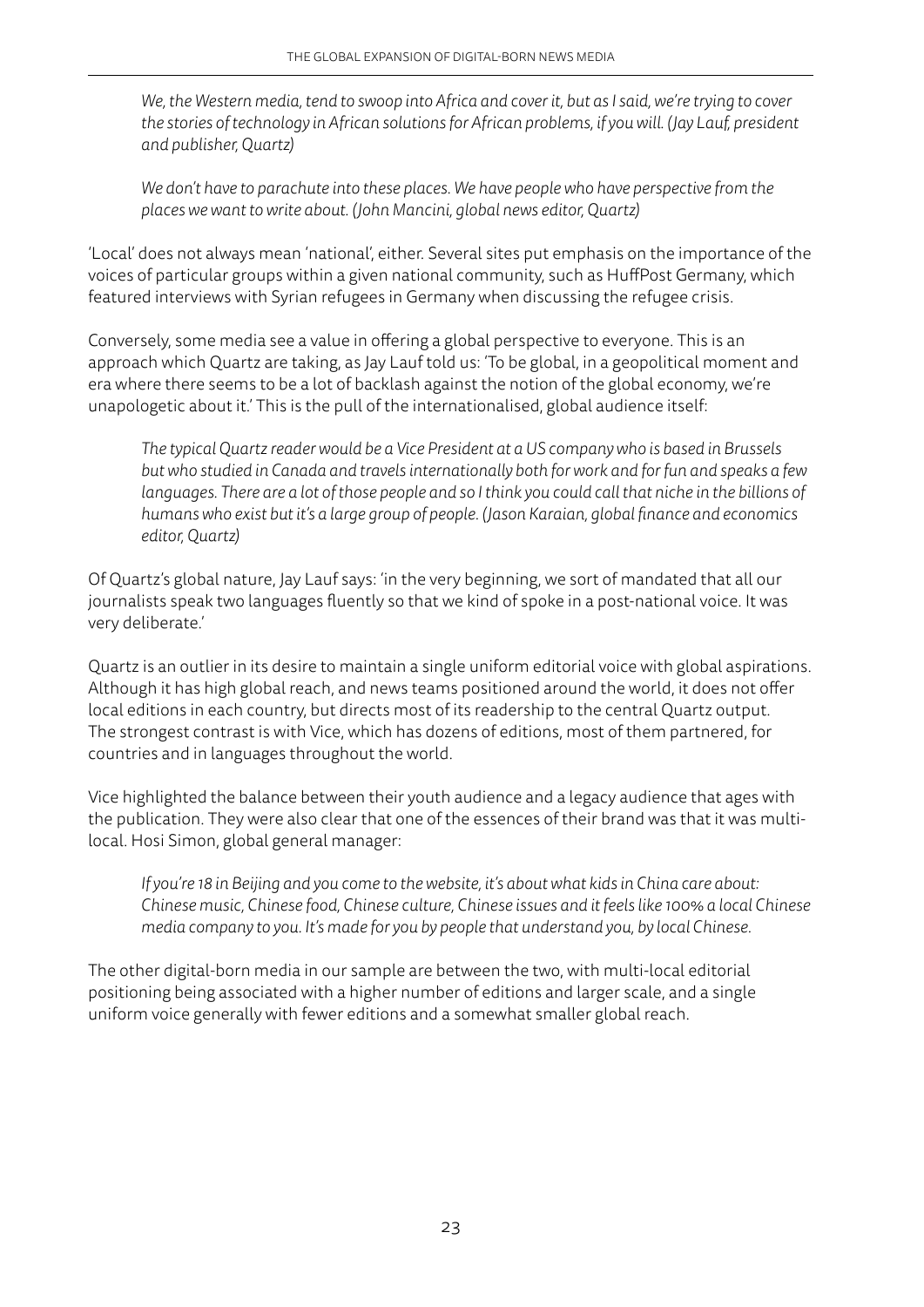# 6. The Challenges of Working Globally

Working across several countries, often on the basis of a single headquarters and multiple country editions with varying degrees of autonomy, presents digital-born news media with tensions known from other multinational organisations – between centralising and decentralising tendencies, for example, and between standardisation based on uniform standards and content tailored to reflect local needs and attitudes.

These tensions are visible in editorial priorities and brand identities, but also more basically in working processes and organisation. Where an organisational centre is responsible for maintaining a certain level of consistency and autonomous local offices are responsible for producing adapted local content, there are many possible organisational models with different kinds of output. Here, internationally oriented digital-born news media are dealing with issues that brands like the BBC and CNN face in far larger organisations with more resources, as digital-born news media have launched whole-country editions based on just a few journalists on the ground.

Such expansion increases the number of global entry points to a brand, helps leverage content produced for the home (often US) market internationally, and allows the sales and targeting of advertisements specifically to the local market. It also greatly increases the challenge of coordinating staff and content output across international boundaries. This issue is inevitably more pronounced when some of those editions are joint ventures in partnership with local news media, and the whole is not under one management, illustrating some of the possible invisible and immaterial costs of an approach that otherwise enable expansion at a lower monetary cost.

One major challenge with operating globally is the difficulty of coordinating offices across different countries, in different time zones. Jay Lauf, president and publisher, Quartz, captured the dilemma:

*How do you take a team that was once 35 people in a single room or less, who are now 200 people scattered across five continents, and make sure that everybody still has the same sense of mission and purpose?*

As Ciel Hunter, global head of content at Vice, said, 'it's a very delicate system and it requires a lot of care, a lot of communication'.

The challenges are greater if the aim is to work as a single 24-hour news team rather than as a network of local editions. One example of this is Quartz's daily briefing newsletter. In order to circulate this to customers at the beginning of the work day, each of the three editions is put together by staff one region 'ahead' of the target audience: the Asia/Pacific team producing the briefing for Europe, the European staff producing the US briefing, and the US team making the Asia/Pacific briefing in time for the beginning of the next business day.

For other media organisations, this kind of handing-off of stories is a much more unusual activity, undertaken only when there are major breaking news events such as the Las Vegas shootings. In this case, there's a need to coordinate a network of usually autonomous newsrooms to work together on a major story.

One senior international manager argued both that an international network of newsrooms was a hugely valuable resource, but also that it had been difficult to realise the value there, noting: 'I think in the past, we were less than the sum of our parts'.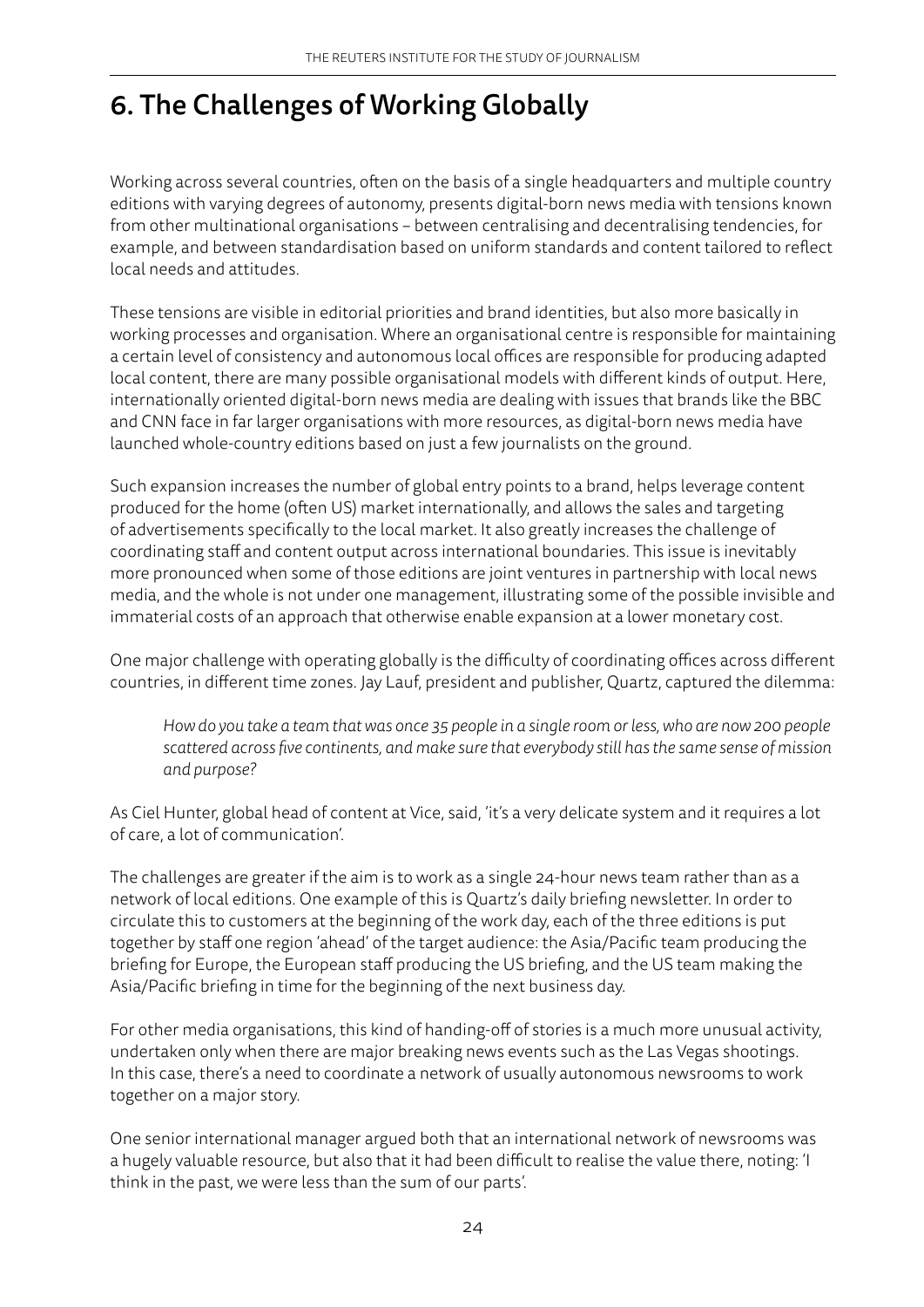One approach taken to handling this challenge is to leverage digital technology. Slack, an instant messaging application, is heavily used by many of our sample to maintain a constantly available communications channel between offices. Where technologically supported integration is less prominent, personal relationships are one way in which different countries' teams are kept coordinated.

More ambitiously, some digital-born news organisations are living up to their external reputations as tech companies by pioneering digital tools to inform their work – here automation is harnessed to bring down costs and empower lean editorial teams to make the most of their resources.

The ability to pursue technology as a way of supporting journalism is sometimes limited by the size of news organisations and the resources and range of skills available to them. But here it is important to note that all the internationally oriented digital-born news media we cover here invest in technology and prioritise hiring staff with an appreciation of the opportunities offered by digital-media. Technology, and technology expertise, is integral to how their newsrooms work (as also found by Küng, 2015). Marie-Catherine Beuth, editor-in-chief of Business Insider France, highlights that tech skills are an important differentiator: 'I decided to pick people who can do a lot of things in terms of editorial content. All understand how tech works.'

Some examples include:

- **• Automated discovery**, like Mashable's tool 'Velocity', built by an in-house product team. Anne-Marie Tomchak, editor-in-chief, Mashable UK explains that it can help inform editorial decision-making: 'One iteration of it is a data analytics tool where you can mine the Internet, millions of URLs every day. You are actually news gathering, you can see what's picking up steam with Velocity's predictive technology. So I can see what stories are resonating and try to then harness that Mashable editorial around a story.'
- **• Automated curation**, looking beyond the seven content-focused digital-born news media we focus on here, the news aggregator and micro-payments pioneer Blendle has gone further in the technological direction than most of the news organisations. Alexander Klöpping, founder and CEO, explains how the company is training an artificial intelligence system to replicate the judgement of its human editors, in an attempt to make it easier (and cheaper) to surface interesting content at scale and in a personalised fashion.
- **• Automated translation,** for example at Vice, where the Content Management System allows for the translation of articles via Google Translate at a click of a button, and also tracks articles around the editions to see where an article originated and how far it travels. (Others question how much can be achieved in this way and argue that machine translation is not yet up to the job of producing content fit for publication. Nevertheless, some – but not all – of the digital media companies we spoke to are interested in the prospect.)

Automated translation – here reliant on a general purpose tool provided by a large platform company – is one way of beginning to address the practical challenge of how to maximise the value of global coverage across different languages. Staff translators and the use of freelance translators is expensive, and ad-hoc translation by journalists from languages they happen to be fluent in does not work at scale. Hence automation is attractive, at least as a starting point for professionals finishing off the job.

Video, especially short-form video, was repeatedly brought up as an area where translation is relatively straightforward and the content travels well internationally. Louise Roug, international director, HuffPost: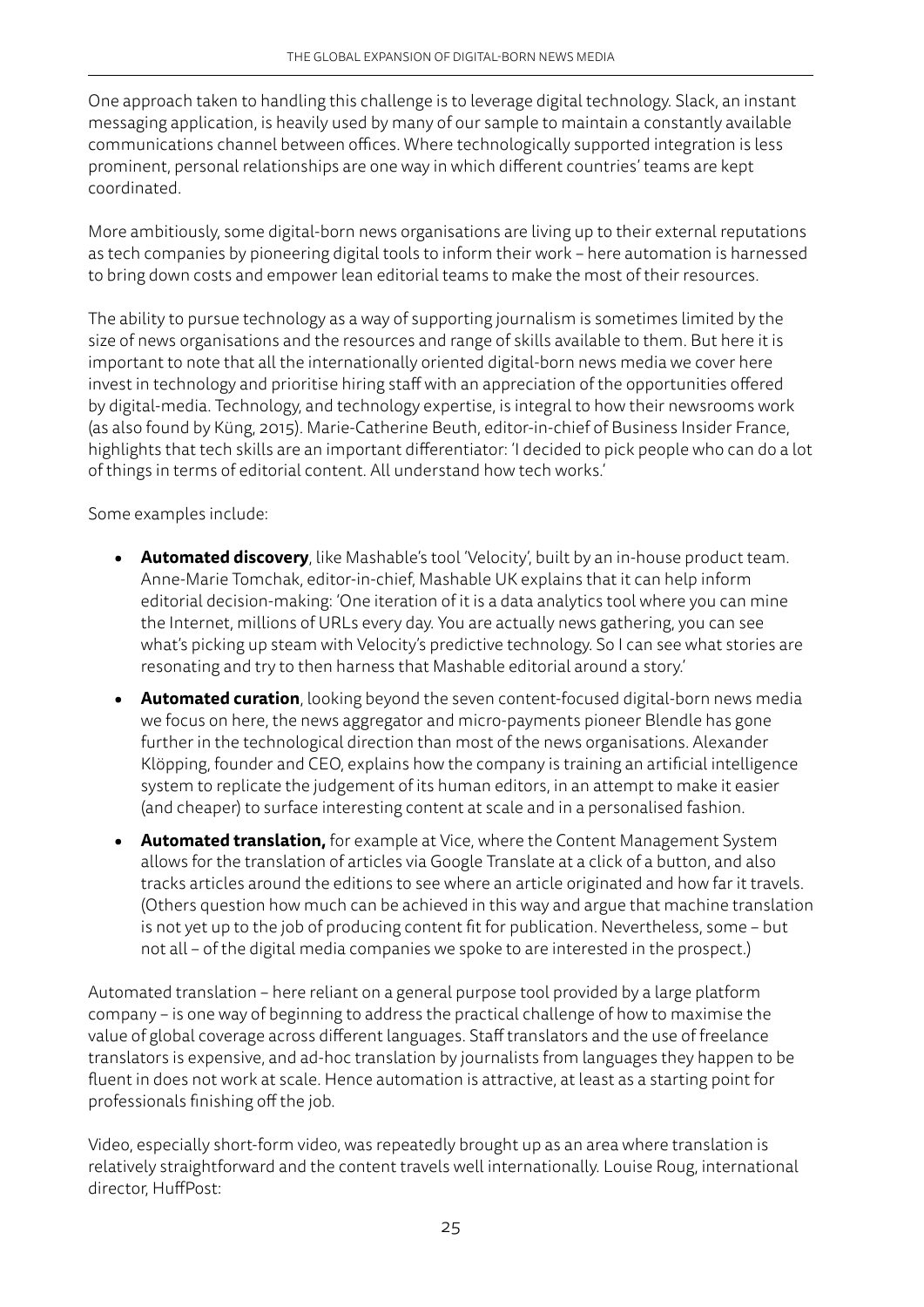*Video, in some ways, is easier. For news it's shorter, it has a clear script, and it has subtitles. And the visual part of it travels easily. So it's just a matter of translating the script and putting different subtitles on it.*

There is an inherent tension between the dreams of instantly available machine-translated content discussed above, and the desire for brands to have distinct voices which speak to local concerns. Many people said that some kinds of article simply didn't make sense out of their original context, without extensive work. Louise Roug described some of this work as 'the explanatory rewrite', noting that the social context of, for example, the Grenfell fire in the UK, was simply not known to non-UK readers.

In general, there was a strong sense that the best way forward in most cases is adaptation rather than simple translation, with the differing local contexts meaning that simply translating a story from another edition would result in an article which was not suitable for local audiences and potentially damaged trust in the brand. We repeatedly heard that translation, although a useful tool for spreading great reporting from other editions, was not a good substitute for local news output locally written. This is particularly so for current affairs coverage, as opposed to coverage of culture, lifestyle, and technology.

From the outside, the global expansion of digital-born media can look like a straightforward replication of one market's success into other areas, with the resulting scale offering clear financial benefits. In the organisations we've studied, though, we see similar challenges to those affecting any multinational business. Audiences in different markets have different preferences and backgrounds, and the content which is popular in one may need extensive adaptation to work in another. Coordinating offices in multiple time zones is an organisational challenge no less difficult for being commonplace. And tensions between centralising and de-centralising tendencies and the varying benefits and difficulties that they bring are common to all organisations. Expansion is difficult editorially and organisationally, and it can be hard to effectively monetize overseas audiences, especially if they are relatively small in each individual market.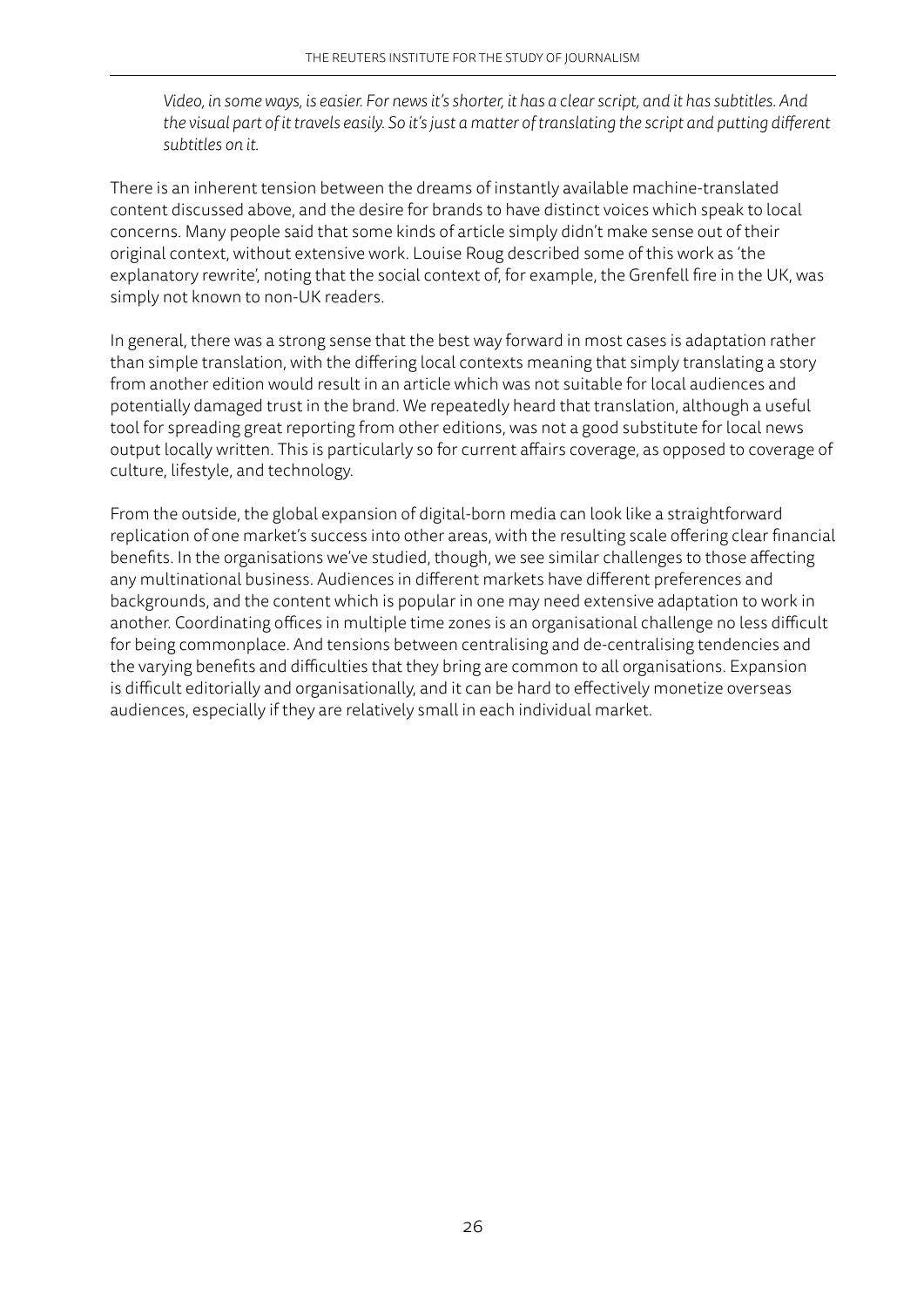# 7. Conclusions

Most internationally oriented digital-born news media are pursuing audience growth to generate the advertising revenues that their business model depends on. To do so, they offer free digital news via websites and apps and invest significant resources in search engine optimisation and social media promotion and publishing, and in many cases operate a number of national editions often based on a limited investment in local editorial resources, sometimes in partnerships or based on licensing agreements, sometimes run independently. All of them seek to define a niche and a brand identity, and develop editorial strategies and forms of audience engagement around these. In doing so, they deal with tensions between centralising and decentralising tendencies, and make choices about whether to pursue expansion on the basis of a relatively uniform voice (like Quartz) or a multi-local approach with numerous more autonomous local editions (like HuffPost and Vice). Most of our interviewees underline the importance of locality, of adaptation, and of tailoring content and the like to specific markets. But it is also clear that the costs and challenges involved in running a network of global newsrooms are significant and more or less straight translation is a tempting way to leverage content from other editions across markets. So far, the expansion has in many cases provided impressive top line numbers of monthly users. But in many markets, internationally oriented digital-born news media still have smaller and less engaged audiences than the most important legacy and domestic digital-born news media (Nicholls et al., 2016).

While different internationally oriented digital-born news media have different audience orientations (upmarket versus popular, heavy focus on news/current affairs versus greater emphasis on culture and lifestyle) and balance between a uniform voice or a multi-local approach to expansion, there are also clear commonalities between all the cases considered here. Most primarily base their business on advertising, most aggressively seek to leverage platform reach via search and social (and accept the platform risk that comes with this distribution strategy), and all see themselves as niche media (no one claims to be a comprehensive news source or to serve all audiences).

De Correspondent, with its emphasis on a membership model now preparing for launch in the US, and Brut, with its fully distributed approach and rapid expansion from France to first forays into India and the US, are the only two that originate outside the English-speaking world, with most internationally oriented digital-born news media coming out of the US, often with significant investment from venture capitalists, larger media conglomerates, or others interested in pursuing global expansion who have bet on the (global) expansion of these digital-born players and have been willing to fund a period of expansion based on a 'reach first, profits later' approach.

This approach sets most of the cases covered here apart from both the legacy media they compete with in different markets, and from the domestic digital-born news media they also face. It has worked for some – Quartz continues to grow and in 2017 reported it was profitable (Flamm, 2017). Sites like HuffPost and Business Insider have been bought for significant sums in recent years, both selling for more than the venerable *Washington Post* did in 2013. But it is also clear this model no more guarantees success than any other approach to digital news. The sale of Mashable in 2017 for a fifth of its 2016 valuation was described by some as a 'fire sale' (Sharma and Alpert, 2017). Most of our interviewees did not share details on revenues and on whether their organisation was profitable. Many digital-born news media seem to be struggling to meet their revenue projections as the digital advertising markets continue to become more challenging and competitive with the move to mobile, the rise of programmatic, competition from platform companies, and the spread of ad-blockers.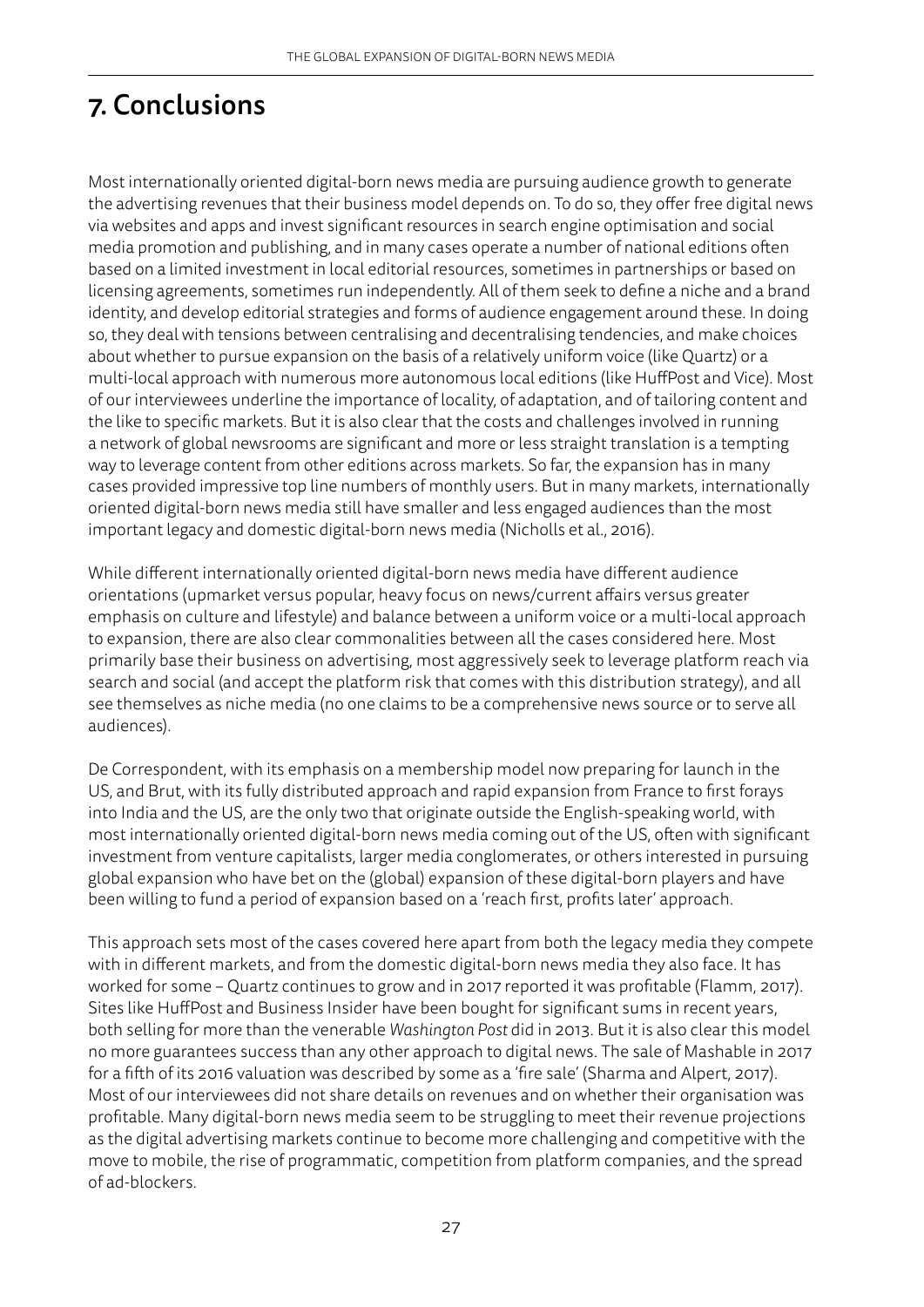In November 2017 it was reported that several of the most ambitious and largest internationallyoriented digital-born news media, including both BuzzFeed and Vice, were likely to miss their revenue projections for 2017, despite their considerable reach across website sand social media (Sharma and Alpert, 2017). Others have cut their costs in recent years, or reduced their investment in news in favour of a "pivot" to video and/or increased focus on lighter and cheaper content.

Ultimately, while their international, expansionist strategy and often the investment behind them that allows to them to pursue audience reach first, profits later, sets them apart from legacy media and from most domestic digital-born news media (especially outside the US), the fundamental challenges they face are broadly the same – how to develop editorial, distribution, and funding strategies that enable a sustainable, perhaps even profitable production of quality news in an increasingly digital, mobile, and platform-dominated media environment. Increasingly, whether domestic or international in orientation, digital-born news media aim to be editorially distinct, organisationally lean, and diverse in terms of revenue streams to ensure their longterm sustainability, not unlike how many legacy media are adapting to an incredibly competitive online environment (Bruno and Nielsen, 2012; Cornia et al., 2016). This business is challenging for internationally-oriented digital-born news media as it is for other news media. Building a sustainable business primarily around advertising risk pitting news media directly against large platform companies that offer far greater reach, much more precise targeting, and significantly lower prices. Hence the need to constantly evolve not only in terms of editorial and distribution strategy, but also business model.

Some remain bullish. Vice CEO Shane Smith has predicted a 'blood bath' in legacy media and see companies such as his own as the ones who are best positioned to succeed in the long run (Valinsky, 2016). Others take a bearish stance, with BuzzFeed reporter Matthew Zeitlin predicting a 'digital media blood bath' (Zeitlin, 2016). More broadly, the situation resembles a digital content bubble where most digital news providers continue to operate at a loss, whether sustained by profits from legacy operations or by investors betting on the long-term success of ambitious, expansionist digital-born organisations. This bubble will eventually burst unless more diverse and sustainable business models are found.

Where internationally-oriented digital-born news media seem most exposed is in their reliance on one main revenue stream in digital advertising and in terms of the platform risk that comes with the dependence on especially Facebook. Where they seem strongest is when they face those challenges with a leaner organisation and a clearer strategic focus plus editorial identity than most legacy media, and make more effective use of technology, both in terms of platforms like search and social and in terms of in-house tools for automating and enabling work. In that sense, they are truly digital-born, not just on the web, but of it, not just targeting a domestic audience, but a global, world-wide one.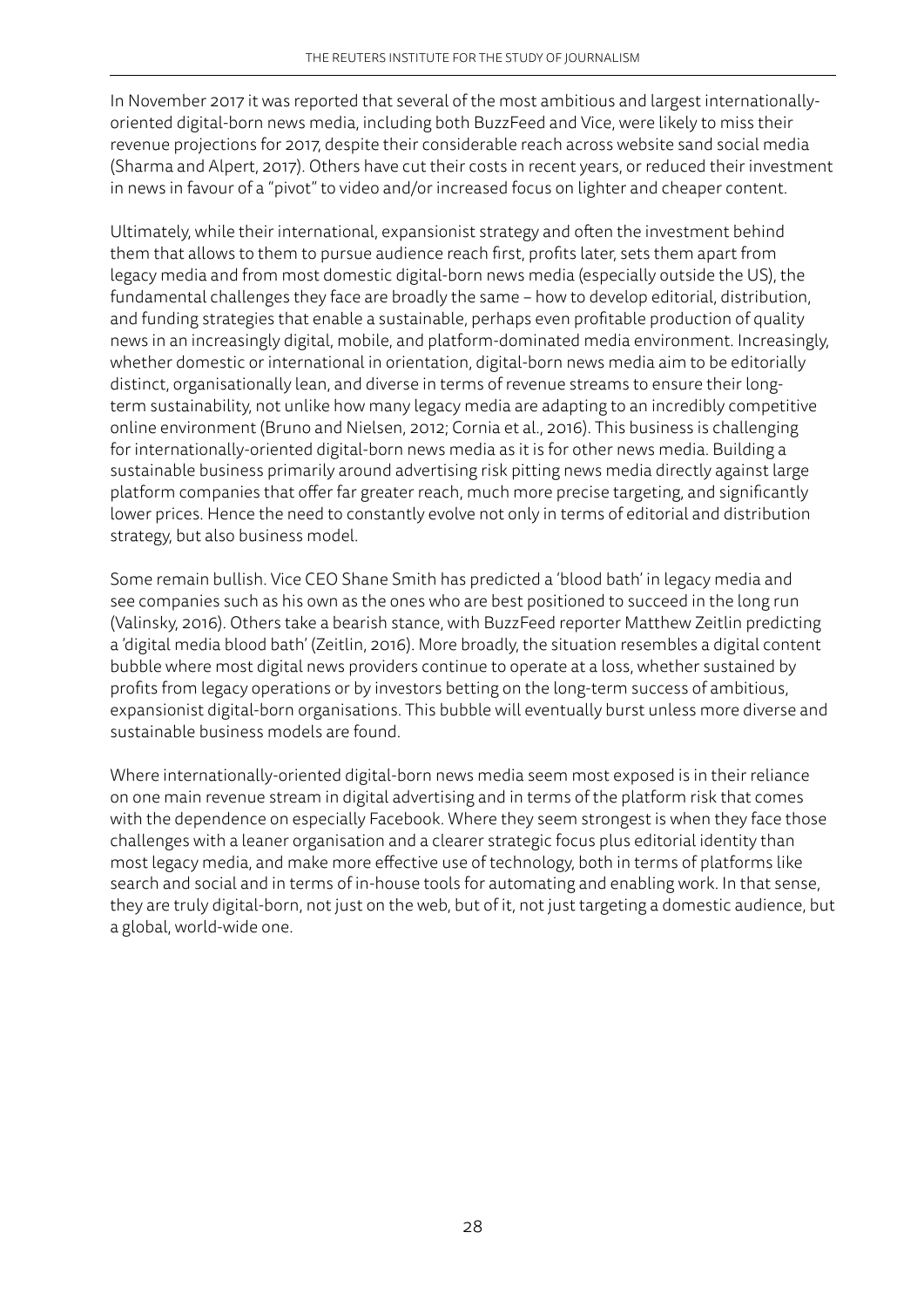# Appendix: List of Interviewees

| <b>France</b>                                            |                                                                                                                                                                                 |
|----------------------------------------------------------|---------------------------------------------------------------------------------------------------------------------------------------------------------------------------------|
| <b>Brut</b>                                              | Laurent Lucas, founder and editor-in-chief (@lorentlucas)                                                                                                                       |
| <b>Business Insider France</b>                           | Marie-Catherine Beuth, founding editor, editor-in-chief (@M C B)                                                                                                                |
| <b>HuffPost France</b>                                   | Paul Ackermann, editor-in-chief (@paulac)<br>Jean-Christophe Potocki, general manager                                                                                           |
| Mashable France                                          | Steven Jambot, deputy editor (@stevenjambot)                                                                                                                                    |
| <b>Germany</b>                                           |                                                                                                                                                                                 |
| HuffPost Germany                                         | Sebastian Matthes, editor-in-chief (@smatthes)                                                                                                                                  |
| <b>The Netherlands</b>                                   |                                                                                                                                                                                 |
| Blendle                                                  | Alexander Klöpping, founder and CEO (@AlexanderNL)                                                                                                                              |
| De Correspondent                                         | Ernst-Jan Pfauth, founder and publisher (@ejpfauth)                                                                                                                             |
| <b>United Kingdom</b>                                    |                                                                                                                                                                                 |
| <b>Business Insider UK</b>                               | Jim Edwards, founding editor, editor-in-chief (@Jim Edwards)                                                                                                                    |
| <b>HuffPost UK</b>                                       | Jack Riley, director, commercial and audience development<br>(@_JackRiley)                                                                                                      |
| Mashable UK                                              | Anne-Marie Tomchak, editor-in-chief (@amtomchak)                                                                                                                                |
| Quartz UK                                                | Simon Davies, managing director, EMEA (@aSimonDavies)<br>Kate Ingman, marketing director, EMEA (@katieingman)<br>Jason Karaian, global finance and economics editor (@jkaraian) |
| Vice UK                                                  | Elektra Kotsoni, editorial director, EMEA (@elektrakotsoni)                                                                                                                     |
| <b>United States</b>                                     |                                                                                                                                                                                 |
| <b>Brut</b>                                              | Katie Walmsley, chief content officer (@ktwalmsley)                                                                                                                             |
| HuffPost                                                 | Louise Roug, international director (@louiseroug)                                                                                                                               |
| Mashable                                                 | Jessica Coen, executive editor (@jessicacoen)                                                                                                                                   |
| The Membership Puzzle Project<br>(with De Correspondent) | Emily Goligoski, research director (@emgollie)                                                                                                                                  |
| Quartz                                                   | Jay Lauf, president and publisher (@jlauf)<br>John Mancini, global news editor (@GetMancini)                                                                                    |
| Vice                                                     | Ciel Hunter, global head of content<br>Hosi Simon, global general manager (@Hosisimon)                                                                                          |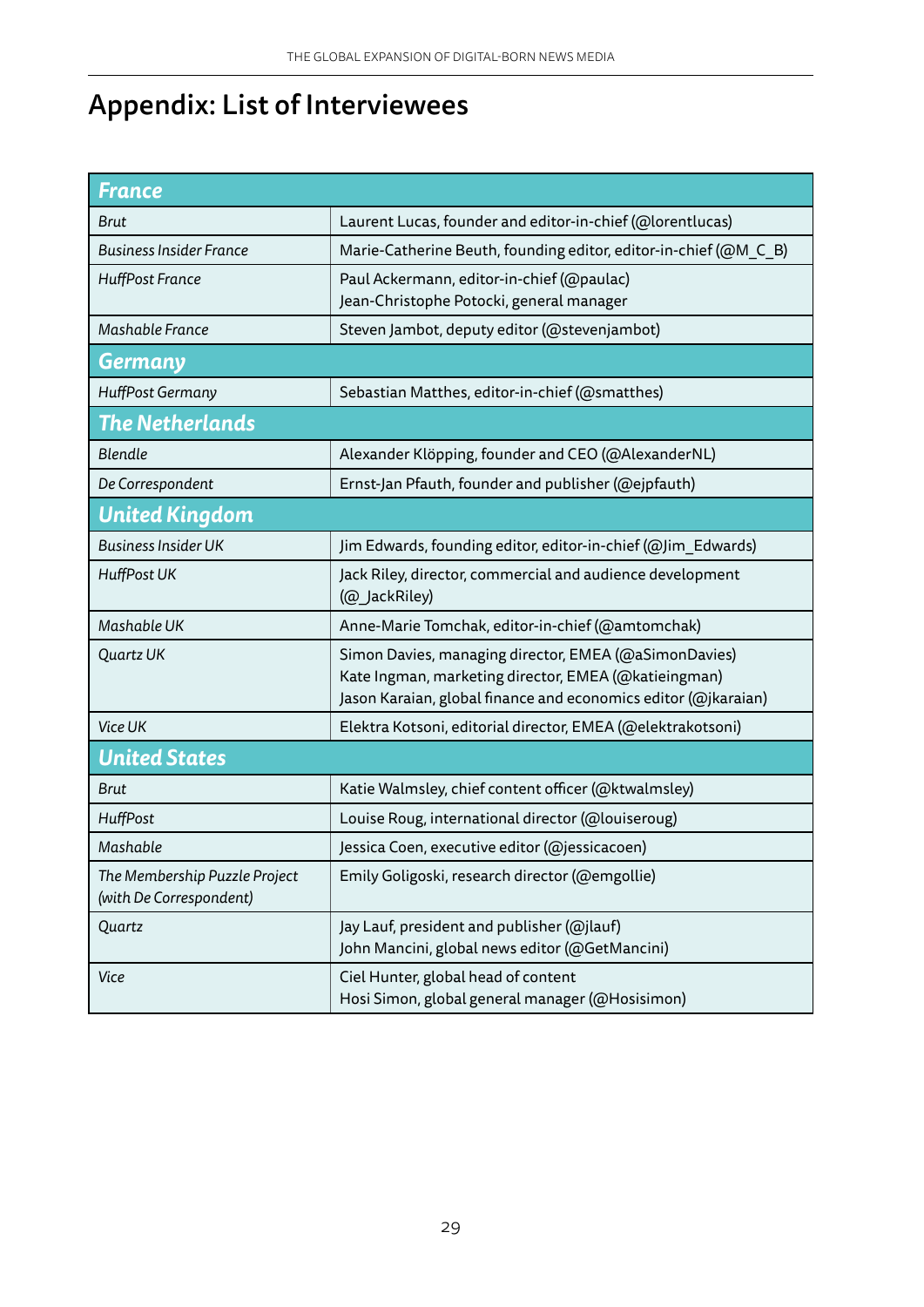### References

- Aneez, Zeenab, Sumandro Chattapadhyay, Vibod Parthasarathi, and Rasmus Kleis Nielsen. 2016. *Indian Newspapers' Digital Transition: Dainik Jagran, Hindustan Times, and Malayala Manorama.* Oxford: RISJ. [http://reutersinstitute.politics.ox.ac.uk/our-research/indian-newspapers-digital](http://reutersinstitute.politics.ox.ac.uk/our-research/indian-newspapers-digital-transition)[transition](http://reutersinstitute.politics.ox.ac.uk/our-research/indian-newspapers-digital-transition)
- Bruno, Nicolas and Rasmus Kleis Nielsen. 2012. *Survival is Success: Journalistic Online Start-Ups in Western Europe.* Oxford: RISJ. [https://reutersinstitute.politics.ox.ac.uk/our-research/survival](https://reutersinstitute.politics.ox.ac.uk/our-research/survival-success)[success](https://reutersinstitute.politics.ox.ac.uk/our-research/survival-success)
- Cobben, Ingrid. 2017. 'This French startup is betting on native social video and is now eyeing expansion to the U.S.', April 12, 2017. [http://www.niemanlab.org/2017/04/this-french-startup-is](http://www.niemanlab.org/2017/04/this-french-startup-is-betting-on-native-social-video-and-is-now-eyeing-expansion-to-the-u-s/)[betting-on-native-social-video-and-is-now-eyeing-expansion-to-the-u-s/](http://www.niemanlab.org/2017/04/this-french-startup-is-betting-on-native-social-video-and-is-now-eyeing-expansion-to-the-u-s/)
- Cornia, Alessio, Annika Sehl, and Rasmus Kleis Nielsen. 2016. *Private Sector Media and Digital News.* Oxford: RISJ. http://reutersinstitute.politics.ox.ac.uk/our-research/private-sector-media-anddigital-news
- Cornia, Alessio, Annika Sehl, Felix Simon, and Rasmus Kleis Nielsen. 2017. *Pay Models in European News.* Oxford: RISJ. [http://reutersinstitute.politics.ox.ac.uk/our-research/pay-models-european](http://reutersinstitute.politics.ox.ac.uk/our-research/pay-models-european-news)[news](http://reutersinstitute.politics.ox.ac.uk/our-research/pay-models-european-news)
- Facebook 2017. 'Brut Shares How They Went From 0 to 80 Million Monthly Video Views In Just Six Months', June 5, 2017. [https://media.fb.com/2017/06/05/brut-shares-how-they-went-from-0-to-](https://media.fb.com/2017/06/05/brut-shares-how-they-went-from-0-to-80-million-monthly-videos/)[80-million-monthly-videos/](https://media.fb.com/2017/06/05/brut-shares-how-they-went-from-0-to-80-million-monthly-videos/)
- Flamm, Matthew. 2017. 'Mobile-Focused Startup Quartz Manages to Actually Turn a Profit on Digital Journalism', 27 Mar. 2017. [http://adage.com/article/media/mobile-focused-quartz-turns](http://adage.com/article/media/mobile-focused-quartz-turns-a-profit-digital-journalism/308440/)[a-profit-digital-journalism/308440/](http://adage.com/article/media/mobile-focused-quartz-turns-a-profit-digital-journalism/308440/)
- Küng, Lucy. 2015. *Innovators in Digital News.* RISJ Challenges. London: Tauris.
- Majó-Vázquez, Silvia, Jun Zhao and Rasmus Kleis Nielsen. 2017. *Digital-Born and Legacy News Media on Twitter during the French Presidential Elections.* Oxford: RISJ. [http://www.digitalnewsreport.org/](http://www.digitalnewsreport.org/publications/2017/digital-born-legacy-news-media-twitter-french-presidential-elections/) [publications/2017/digital-born-legacy-news-media-twitter-french-presidential-elections/](http://www.digitalnewsreport.org/publications/2017/digital-born-legacy-news-media-twitter-french-presidential-elections/)
- Moses, Lucia. 2014. 'Digital publishers look abroad for growth, but native is slow to follow', May 1, 2014. <https://digiday.com/media/digital-publishers-look-overseas-growth-revenue-slow-follow/>
- Moses, Lucia. 2017. 'The \$100 million wall: Digital media's scale struggles', March 27, 2017. [https://digiday.com/media/100-million-club-digital-publishers-struggle-hit-revenue](https://digiday.com/media/100-million-club-digital-publishers-struggle-hit-revenue-benchmark/)[benchmark/](https://digiday.com/media/100-million-club-digital-publishers-struggle-hit-revenue-benchmark/)
- Newman, Nic, and Antonis Kalogeropoulos. 2017, *Mapping Online News Discovery for Computer Users in the UK.* Oxford: RISJ. https://reutersinstitute.politics.ox.ac.uk/our-research/mapping-onlinenews-discovery-computer-users-uk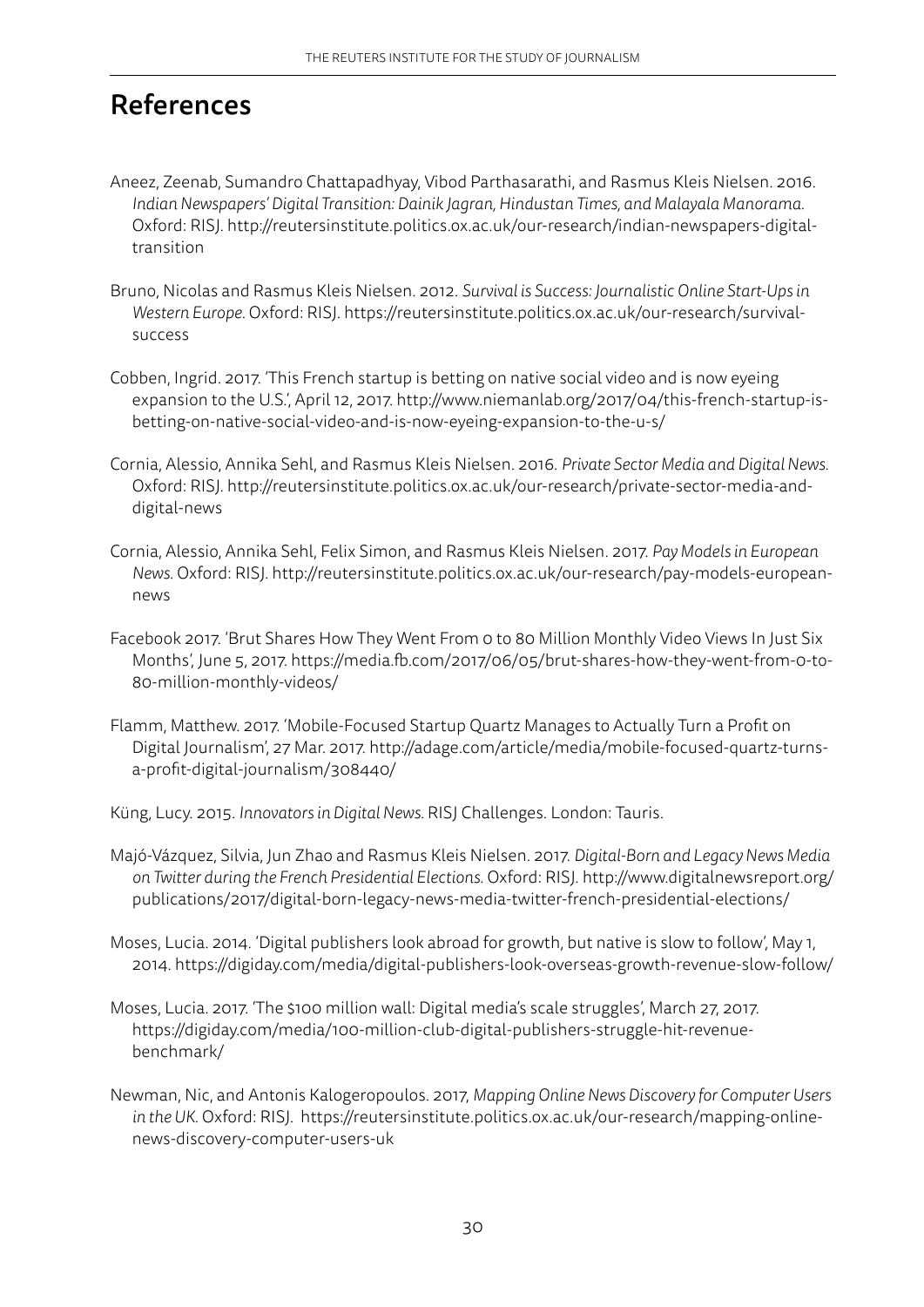- Newman, Nic, Richard Fletcher, Antonis Kalogeropoulos, David A. L Levy, and Rasmus Kleis Nielsen. 2017. *Reuters Institute Digital News Report 2017.* Oxford: RISJ. [http://www.](http://www.digitalnewsreport.org/) [digitalnewsreport.org/](http://www.digitalnewsreport.org/)
- Nicholls, Tom, Nabeelah Shabbir, and Rasmus Kleis Nielsen. 2016. *Digital-Born News Media in Europe.* Oxford: RISJ. http://reutersinstitute.politics.ox.ac.uk/publication/digital-born-newsmedia-europe
- Nielsen, Rasmus Kleis, and Sarah Anne Ganter. 2017. 'Dealing with Digital Intermediaries: A Case Study of the Relations between Publishers and Platforms', *New Media and Society*, Apr.
- Perlberg, Steven. 2017. 'Layoffs Hit HuffPost', June 13, 2017. [https://www.buzzfeed.com/](https://www.buzzfeed.com/stevenperlberg/layoffs-to-hit-huffpost-this-week) [stevenperlberg/layoffs-to-hit-huffpost-this-week](https://www.buzzfeed.com/stevenperlberg/layoffs-to-hit-huffpost-this-week)
- Sharma, Amol and Lukas Alpert. 2017. 'BuzzFeed Set to Miss Revenue Target, Signaling Turbulence in Media', November 16, 2017. [https://www.wsj.com/articles/buzzfeed-set-to-miss-revenue](https://www.wsj.com/articles/buzzfeed-set-to-miss-revenue-target-signaling-turbulence-in-media-1510861771)[target-signaling-turbulence-in-media-1510861771](https://www.wsj.com/articles/buzzfeed-set-to-miss-revenue-target-signaling-turbulence-in-media-1510861771)
- Shashidhar, K. J. 'HuffPost's Partnership with the Times of India Group Collapses', 27 Oct. 2017. [https://www.medianama.com/2017/10/223-huffposts-partnership-times-india-group](https://www.medianama.com/2017/10/223-huffposts-partnership-times-india-group-collapses/)[collapses/](https://www.medianama.com/2017/10/223-huffposts-partnership-times-india-group-collapses/)
- Spangler, Todd. 2017. 'Vice Media Laying Off 2% of Staff Amid International, Video Expansion', July 21, 2017.<http://variety.com/2017/digital/news/vice-media-layoffs-global-video-1202502249/>
- Tandoc, Edson C., 'Five Ways BuzzFeed is Preserving (or Transforming) the Journalistic Field', *Journalism*, 9 Feb. 2017.
- Usher, Nikki, 'Venture-Backed News Startups and the Field of Journalism: Challenges, Changes, and Consistencies', *Digital Journalism* 5/9 (21 Oct. 2017): 1116–33.
- Valinsky, Jordan. 2016. 'Vice's Shane Smith: 'Expect a bloodbath' in media within the next year', May 20, 2016.<https://digiday.com/media/shane-smith-vice-media-interview/>
- Zeitlin, Matthew. 2016. 'The Digital Media Bloodbath: Hundreds Of Jobs Lost', April 13, 2016. <https://www.buzzfeed.com/matthewzeitlin/the-digital-media-bloodbath-hundreds-of-jobs-lost>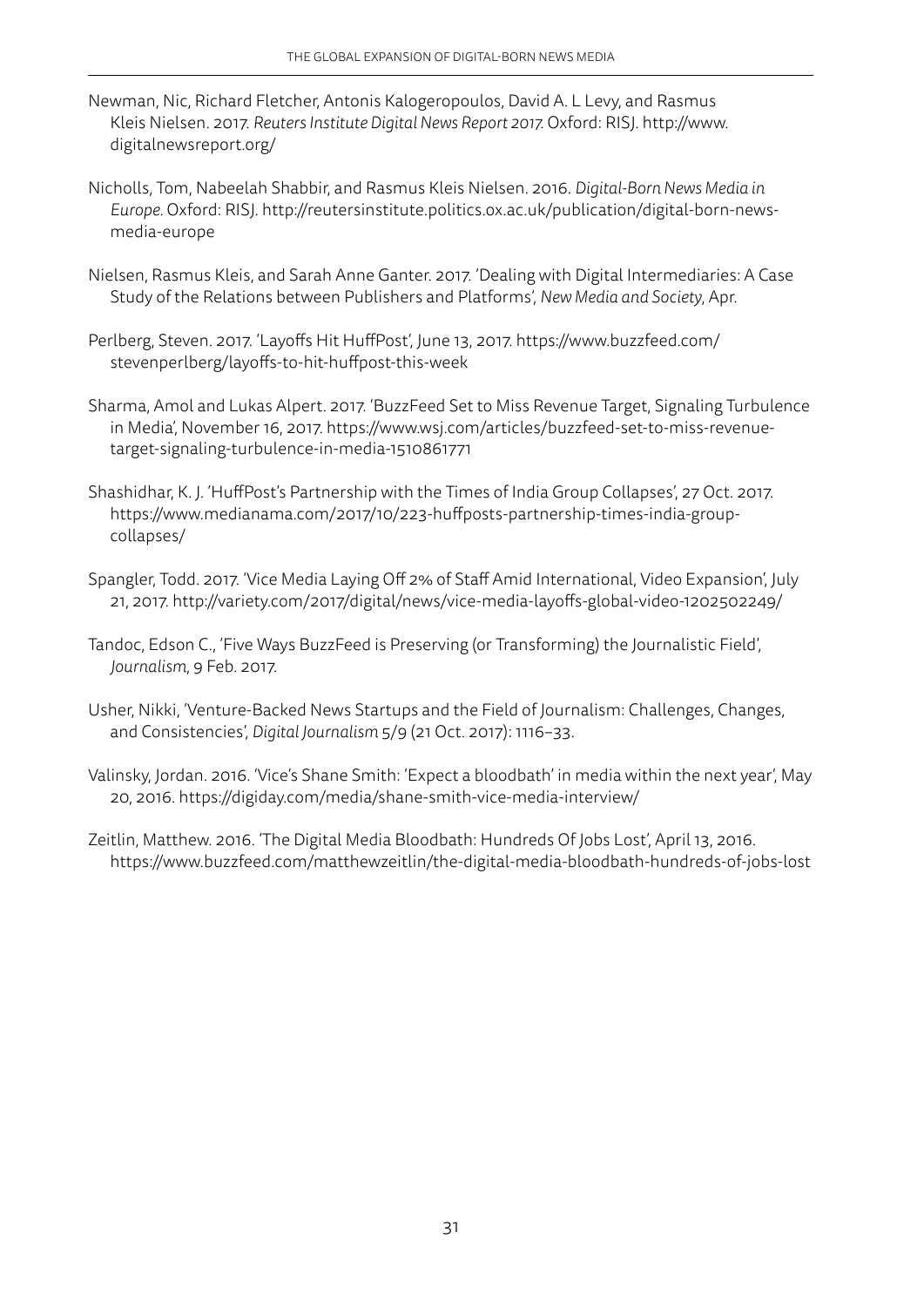### RISJ LIST OF PUBLICATIONS

*Digital News Report 2017* Nic Newman, Richard Fletcher, David A. L. Levy, and Rasmus Kleis Nielsen

*Asia-Pacific Supplementary Digital News Report 2017* Francis Lee, Michael Chan, Hsuan-Ting Chen, Denis K. K. Leung, Antonis Kalogeropoulos

#### DIGITAL NEWS PROJECT REPORTS

*Going Digital. A Roadmap for Organisational Transformation* Prof Lucy Kueng

*"News you don't believe": Audience perspectives on fake news* Rasmus Kleis Nielsen and Lucas Graves

*Digital-Born and Legacy News Media on Twitter during the German Federal Election* Sílvia Majó-Vázquez and Rasmus Kleis Nielsen

*Mapping Online News Discovery for Computer Users in the UK* Nic Newman and Antonis Kalogeropoulos

*'I Saw the News on Facebook': Brand Attribution when Accessing News from Distributed Environments* Antonis Kalogeropoulos and Nic Newman

*Virtual Reality and 360 Video for News* Zillah Watson

*Developing Digital News in Public Service Media* Annika Sehl, Alessio Cornia, and Rasmus Kleis Nielsen

*Beyond the Article: Frontiers of Editorial and Commercial Innovation* Kevin Anderson

*Journalism, Media and Technology Predictions 2017* Nic Newman

*Digital-Born News Media in Europe* Tom Nicholls, Nabeelah Shabbir, and Rasmus Kleis Nielsen

*News Alerts and the Battle for the Lockscreen* Nic Newman

*The Rise of Fact-Checking Sites in Europe* Lucas Graves and Federica Cherubini

*Private Sector Media and Digital News* Alessio Cornia, Annika Sehl, and Rasmus Kleis Nielsen *Digital News Report 2016* Nic Newman, Richard Fletcher, David A. L. Levy, and Rasmus Kleis Nielsen

*Online Video News* Antonis Kalogeropoulos, Federica Cherubini, and Nic Newman

*What's Happening to TV News?* Rasmus Kleis Nielsen and Richard Sambrook

*Public Service News and Digital Media*  Annika Sehl, Alessio Cornia, and Rasmus Kleis Nielsen

*Editorial Analytics: How News Media are Developing and Using Audience Data and Metrics*  Federica Cherubini and Rasmus Kleis Nielsen

#### DIGITAL NEWS PROJECT REPORTS – FORTHCOMING

*Journalism, Media and Technology Predictions 2018* Nic Newman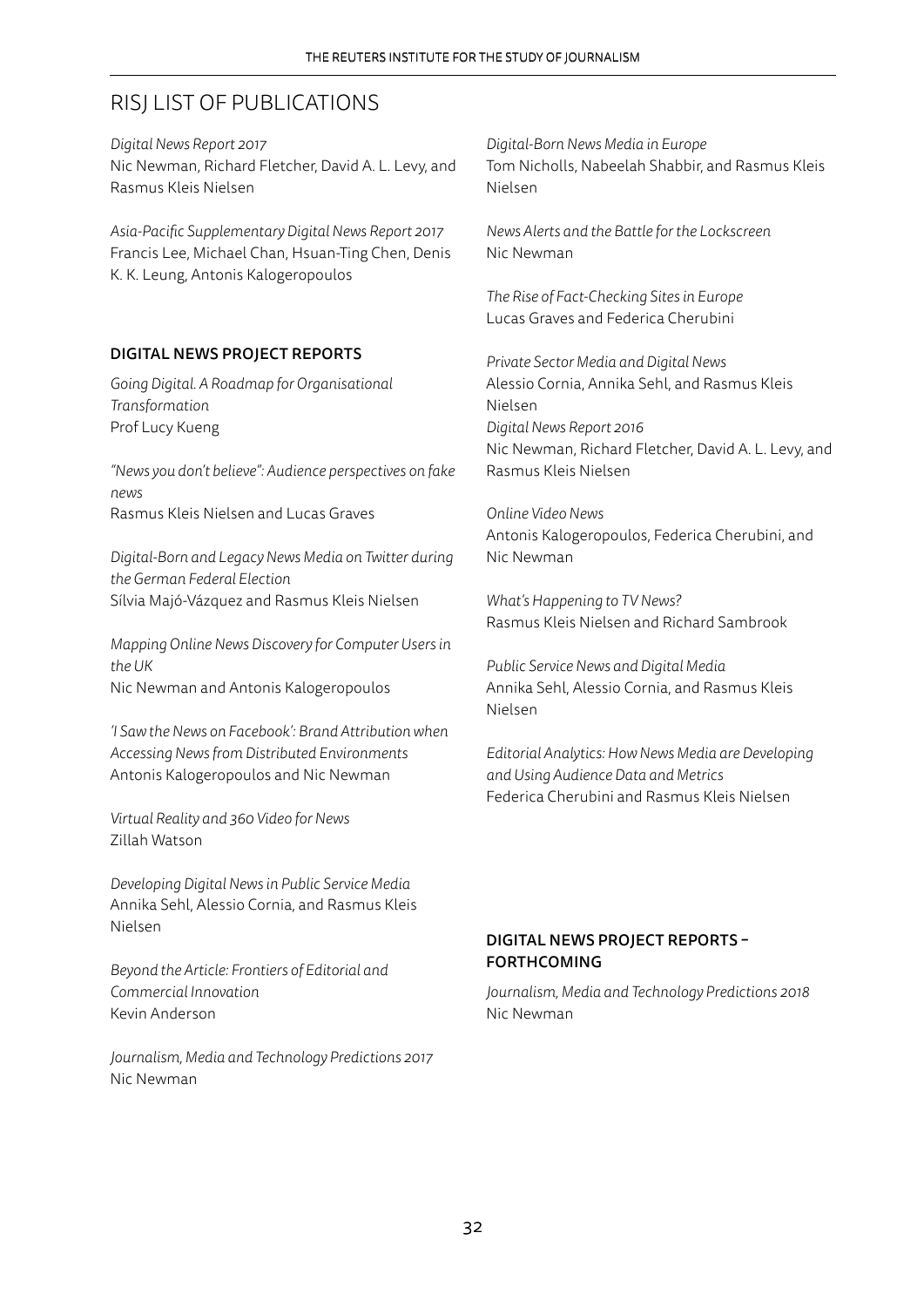### RISJ LIST OF PUBLICATIONS

#### SELECTED RISJ BOOKS

*(published jointly with I.B.Tauris)*

*Journalism and the NSA Revelations* Risto Kunelius, Heikki Heikkilä, Adrienne Russell, and Dmitry Yagodin (eds)

*Journalism in an Age of Terror*  John Lloyd

*Media, Revolution, and Politics in Egypt: The Story of an Uprising* Abdalla Hassan

*The Euro Crisis in the Media: Journalistic Coverage of Economic Crisis and European Institutions*  Robert G. Picard (ed)

*Local Journalism: The Decline of Newspapers and the Rise of Digital Media* Rasmus Kleis Nielsen (ed)

*The Ethics of Journalism: Individual, Institutional and Cultural Influences* Wendy N. Wyatt (ed)

*Political Journalism in Transition: Western Europe in a Comparative Perspective* Raymond Kuhn and Rasmus Kleis Nielsen (eds)

*Transparency in Politics and the Media: Accountability and Open Government* Nigel Bowles, James T. Hamilton, and David A. L. Levy (eds)

*The Media, Privacy and Public Shaming: The Boundaries of Disclosure* Julian Petley

#### SELECTED RISJ CHALLENGES

*(published jointly with I.B.Tauris)*

*The Right to Be Forgotten: Privacy and the Media in the Digital Age* George Brock

*The Kidnapping of Journalists: Reporting from High-Risk Conflict Zones* Robert G. Picard and Hannah Storm

*Innovators in Digital News* Lucy Kueng

*Journalism and PR: News Media and Public Relations in the Digital Age* John Lloyd and Laura Toogood

*Reporting the EU: News, Media and the European Institutions* John Lloyd and Cristina Marconi

*Climate Change in the Media: Reporting Risk and Uncertainty* James Painter

*Women and Journalism* Suzanne Franks

*Transformations in Egyptian Journalism* Naomi Sakr